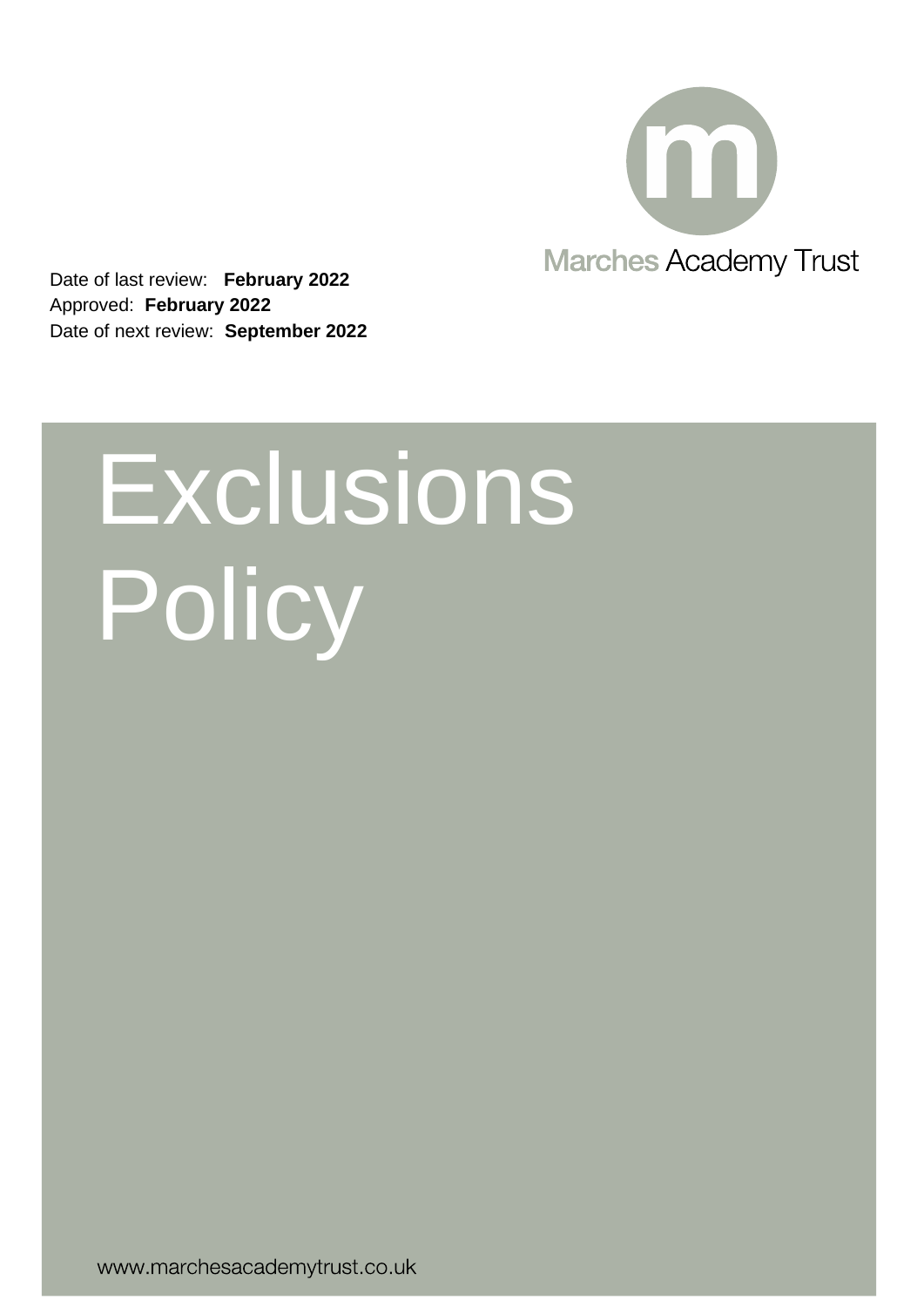#### **Contents**

| 1 <sub>1</sub> |  |
|----------------|--|
| 2.             |  |
| 3.             |  |
| 3.1.           |  |
| 3.2.           |  |
| 4.             |  |
| 5.             |  |
| 5.1.           |  |
| 5.2.           |  |
| 5.3.           |  |
| 5.4.           |  |
| 5.5.           |  |
| 6.             |  |
| 7 <sub>1</sub> |  |
| 8.             |  |
| 9.             |  |
| 10.            |  |
| 11.            |  |
| 12.            |  |
| 13.            |  |
| 14.            |  |
| 15.            |  |
| 16.            |  |
| 17.            |  |
| 18.            |  |
| 19.            |  |
| 20.            |  |
| 21.            |  |
|                |  |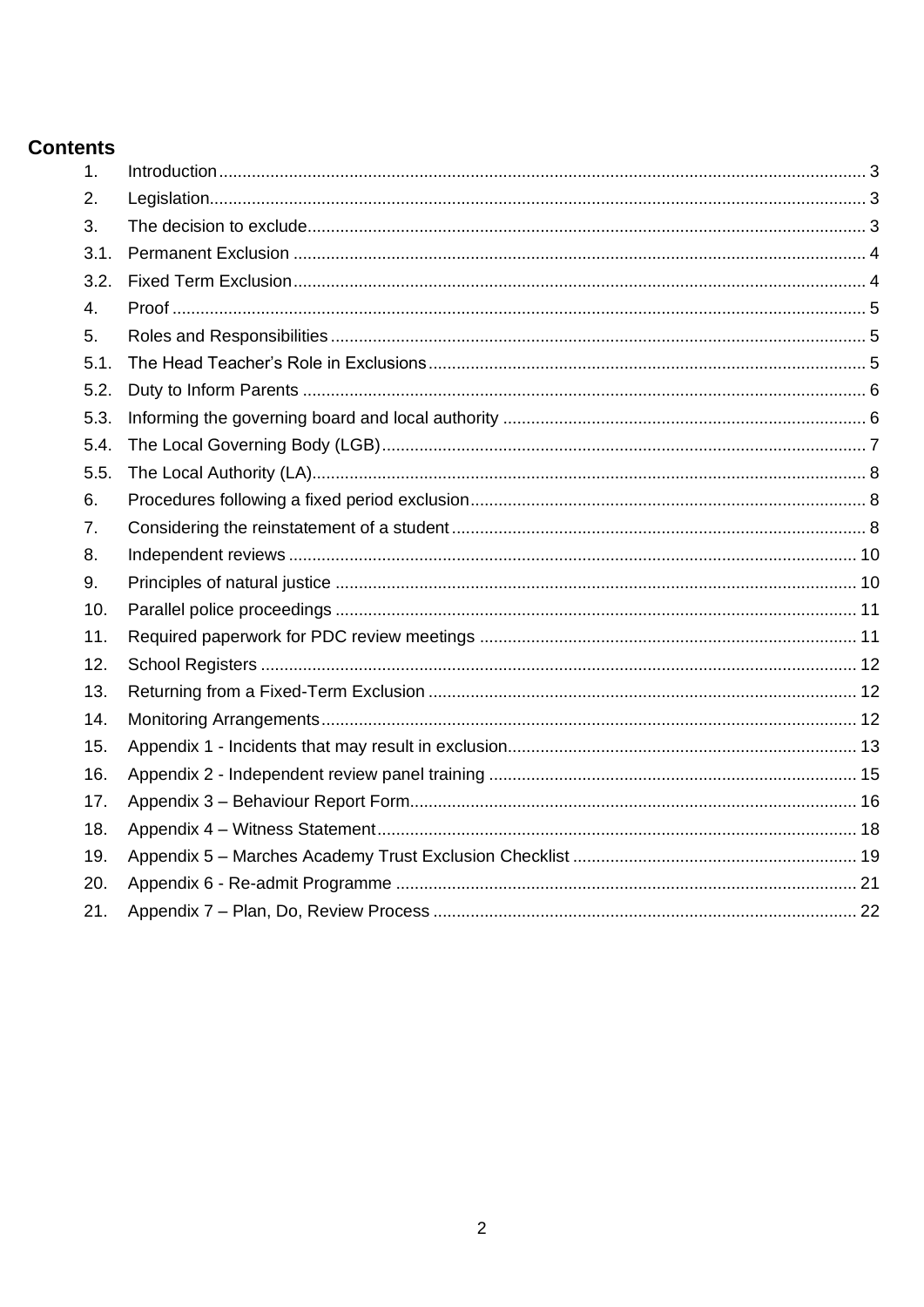## <span id="page-2-0"></span>**1. Introduction**

The Marches Academy (the Trust) is an inclusive academy and seeks to ensure that children & young people (CYP) remain in school to learn and to achieve their very best. The school has a wide range of strategies in place to prevent exclusion as we recognise that it should only be a last resort when all else has failed or normal school sanctions are not appropriate.

The aim of this policy is to ensure that:

- The exclusions process is lawful, reasonable and fair;
- **•** The exclusions process is understood by Governors, staff, parents and CYP;
- CYP in school are safe and happy;
- CYP do not become NEET (not in education, employment or training); and
- Legislation and statutory guidance is followed.

This policy should be read in conjunction with our Behaviour and SEND policies.

#### <span id="page-2-1"></span>**2. Legislation**

This policy is based on statutory guidance from the Department for Education: Exclusion from maintained schools, academies and pupil referral units (PRUs) in England.

It is based on the following legislation, which outline schools' powers to exclude CYP:

- Section 51A and 52 of the Education Act 2002, as amended by the Education Act 2011.
- The School Discipline (Pupil exclusions and Reviews) (England) Regulations 2012.

In addition, the policy is based on:

- Part 7, chapter 2 of the Education and Inspections Act 2006, which looks at parental responsibility for excluded CYP.
- Section 579 of the Education Act 1996, which defines 'school day'.
- The Education (Provision of Full-Time Education for Excluded Pupils) (England) Regulations 2007, as amended by The Education (Provision of Full-Time Education for Excluded Pupils) (England) (Amendment) Regulations 2014.
- **E** Human Rights and Equalities Act 2010.
- SEN guidance.

#### <span id="page-2-2"></span>**3. The decision to exclude**

There are two types of exclusion: fixed term and permanent. Only the Headteacher may exclude a CYP.

Before deciding whether to exclude a student, either permanently or for a fixed period, the Headteacher will:

1. carry out a full and thorough investigation;

2. consider all evidence and ensure that equality is promoted at all times in relation to SEN, race, gender and disability. Under the Equality Act 2010 ("the Equality Act") schools must not discriminate against, harass or victimise CYP because of their: sex; race; disability; religion or belief; sexual orientation; because of a pregnancy / maternity; or because of a gender reassignment. For disabled children, this includes a duty to make reasonable adjustments to policies and practices.

3. where practical, give the CYP the opportunity to give their version of events;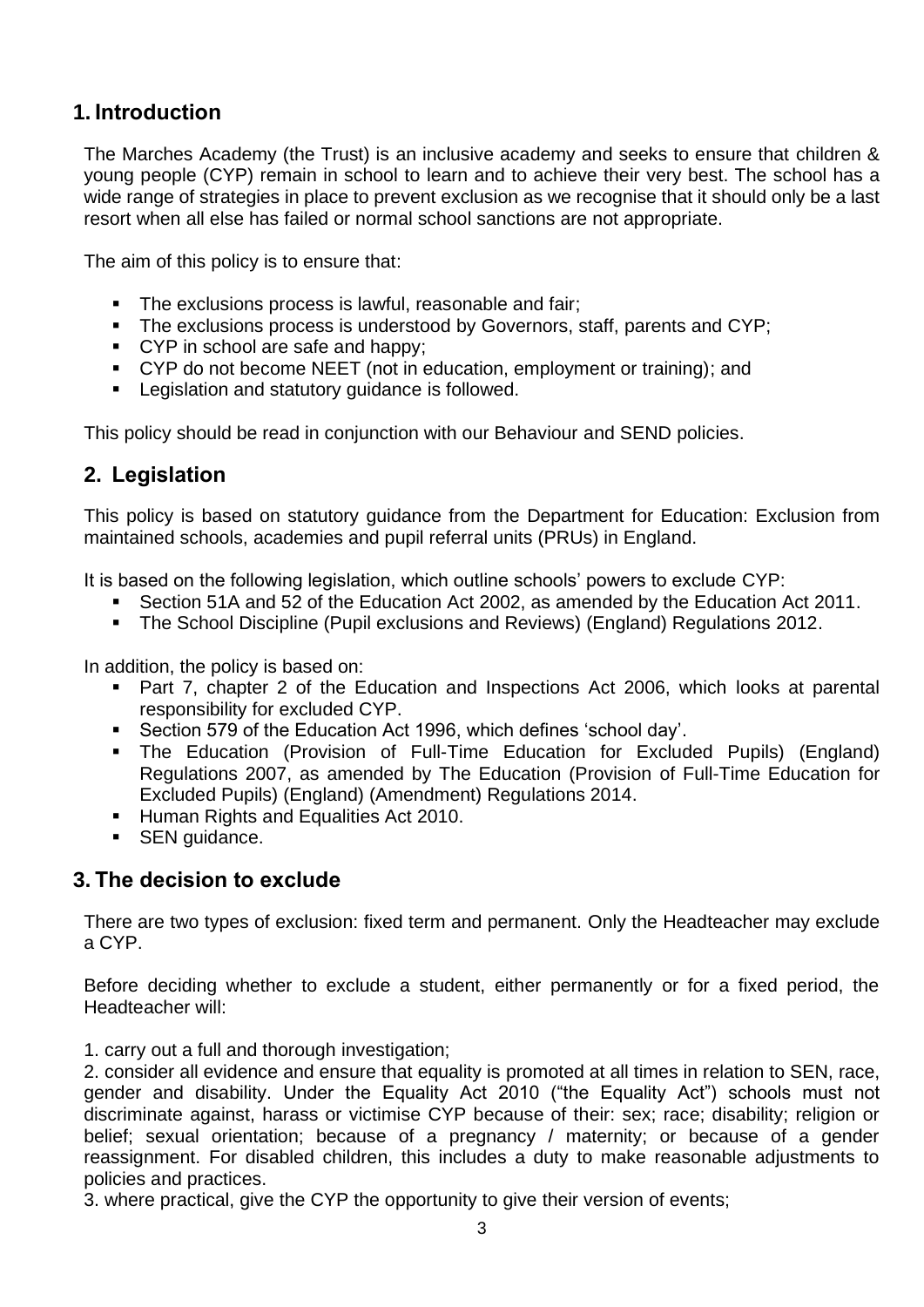4. investigate whether the incident may have been provoked by something e.g. bullying, racial or sexual harassment;

5. keep a written record of all actions taken, any interviews with CYP concerned, any staff statements (behaviour report forms and witness statements should be dated and signed, ideally on school witness documentation. See appendices 3 & 4).

Permanent exclusions and any fixed term exclusions which result in the CYP being excluded for more than 15 school days (singly or cumulatively) must be reviewed by a panel of Governors. Any permanent exclusion must therefore be reported immediately to the Governance team. The school's Clerk will then inform Governors and arrange/clerk the required review meetings.

For the purposes of exclusions, a school day is defined as any day on which there is a school session. Therefore, INSET or staff training days do not count as a school day.

Please refer to the Exclusions Checklist in Appendix 1 for a list of incidents that may result in exclusion.

#### <span id="page-3-0"></span>**3.1. Permanent Exclusion**

A decision to exclude a CYP permanently is taken as a last resort and will be taken only:

- in response to serious or persistent breaches of the school's behaviour policy; and/or
- if allowing the CYP to remain in school would seriously harm the education or welfare of the CYP or others in the school.

The decision to exclude a CYP must be lawful, reasonable and fair. We have a statutory duty not to discriminate against CYP on the basis of protected characteristics, such as disability or race.

We will give particular consideration to the fair treatment of CYP from groups who are vulnerable to exclusion.

Disruptive behaviour can be an indication of unmet needs. Where we have concerns about a CYP's behaviour, we will try to identify whether there are any causal factors and intervene early in order to reduce the need for a subsequent exclusion. In this situation we will give consideration to a multi-agency assessment that goes beyond the CYP's educational needs. It is an acknowledgement by us that we have exhausted all available strategies for dealing with the child and permanent exclusion is used as a last resort.

There will, however, be exceptional circumstances where, in the Headteacher's judgement, it is appropriate to permanently exclude a child for a first or 'one off' offence. These might include:

- 1. serious actual or threatened violence against another CYP or a member of staff;
- 2. sexual abuse or assault;
- 3. supplying an illegal drug; or
- 4. carrying an offensive weapon.

Exclusion will also be considered for incidents listed in Appendix 1.

#### <span id="page-3-1"></span>**3.2. Fixed Term Exclusion**

There is a limit of 45 school days in an academic year for fixed term exclusions.

A decision to exclude a CYP for a fixed period should also be lawful, reasonable and fair and only in response to breaches of the school's behaviour policy, including persistent disruptive behaviour,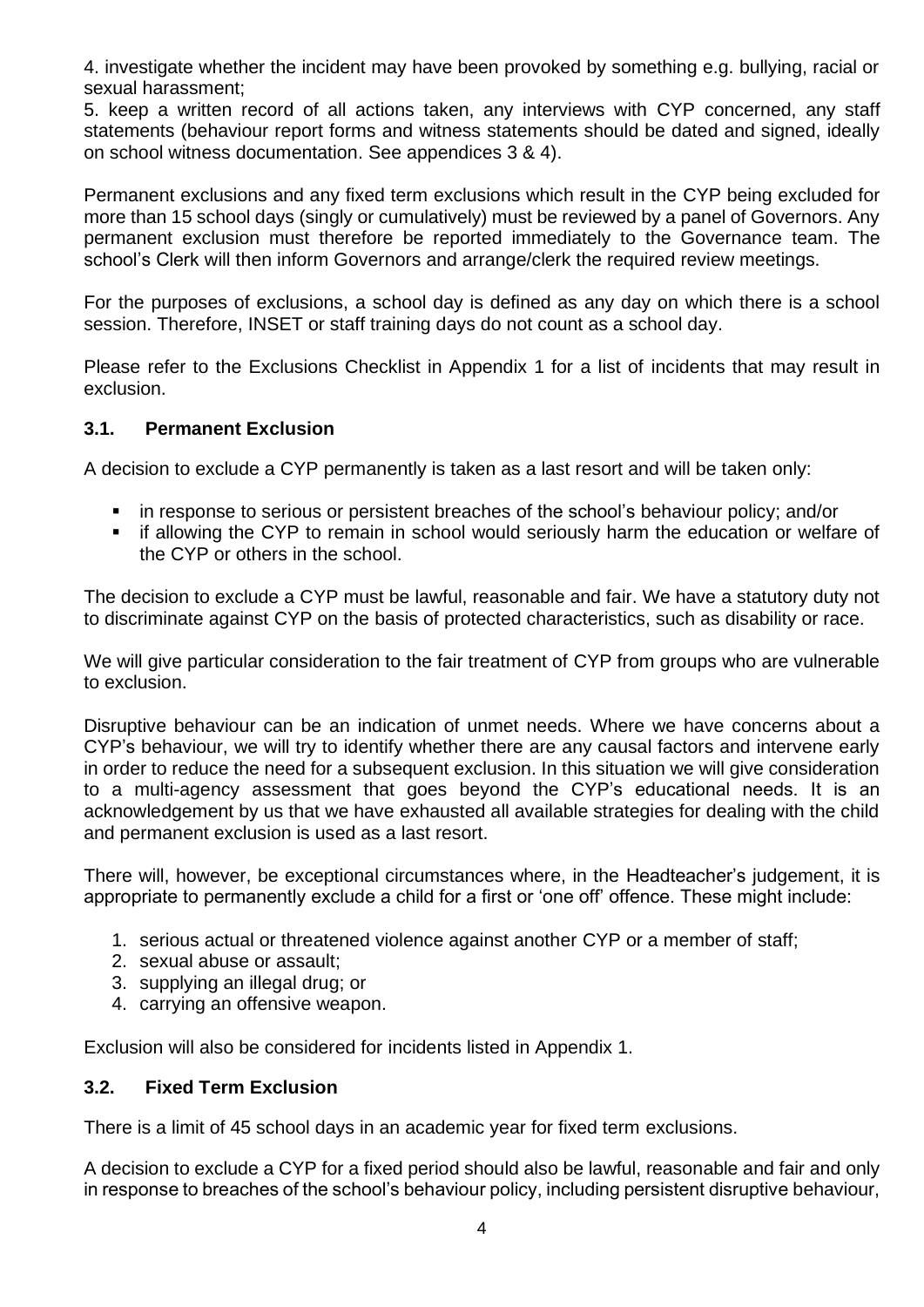where these are not serious enough to warrant permanent exclusion and lesser sanctions are considered inappropriate.

## <span id="page-4-0"></span>**4. Proof**

The standard of proof to be applied is the balance of probabilities, i.e. if it is more probable than not that the CYP did what he or she is alleged to have done, the Headteacher may exclude the CYP. However, the more serious the allegation and thus the possible sanction, the more convincing the evidence substantiating the allegation needs to be. This is not the same as requiring the criminal standard of 'beyond reasonable doubt' to be applied. But it does mean that when investigating more serious allegations, in determining whether it is more probable than not that the CYP has behaved as alleged, Headteachers will need to gather and take account of a wider range of evidence. In some cases, this may extend to evidence of the CYP's past behaviour, if relevant to the seriousness of the present allegation.

## <span id="page-4-1"></span>**5. Roles and Responsibilities**

#### <span id="page-4-2"></span>**5.1. The Head Teacher's Role in Exclusions**

**Only** the Headteacher may exclude a CYP.

Exclusion can only be for a breach of the Trust's behaviour policy, which must be widely published to all CYP and parents and be listed on the school's website. Care must be taken to avoid 'informal' or 'unofficial' exclusions (e.g. sending a child off-site for a 'cooling down' period). However, a CYP whose behaviour at lunchtime is disruptive may be excluded from the school premises for the duration of the lunchtime period.

Exclusions are unlawful if they occur for the following reasons, among others:

- Because a child has additional needs/a disability that the school feels it is unable to meet;
- Lack of academic attainment/ability;
- Based on the actions of a CYP's parents; or
- Failure of a CYP to meet specific conditions before reinstatement.

Permanent exclusion should only be used as a last resort, for a "one-off" serious breach of the school's behaviour policy e.g., violent assault, or in the case of persistent breaches of said policy, where all strategies to change behaviour have failed. It must be demonstrated that allowing the CYP to remain in school would seriously harm the education or welfare of the CYP or others in the school.

Where an excluded CYP has a Statement of Special Educational Needs (SEN) or is on the SEN register as part of the graduated approach, it must be demonstrated that the school has provided extensive support to help the CYP and there should be intervention strategies in place which have been discussed with the CYP and parents.

Headteachers should ensure that the behaviour and exclusions policies of the school are reviewed on an annual basis and shared with the Local Governing Body (LGB).

Exclusions must be recorded on the school management information system in a timely manner and reported to Governors.

The Headteacher may withdraw an exclusion that has not been fully reviewed by the LGB or rescind their decision if new evidence arises during the PDC.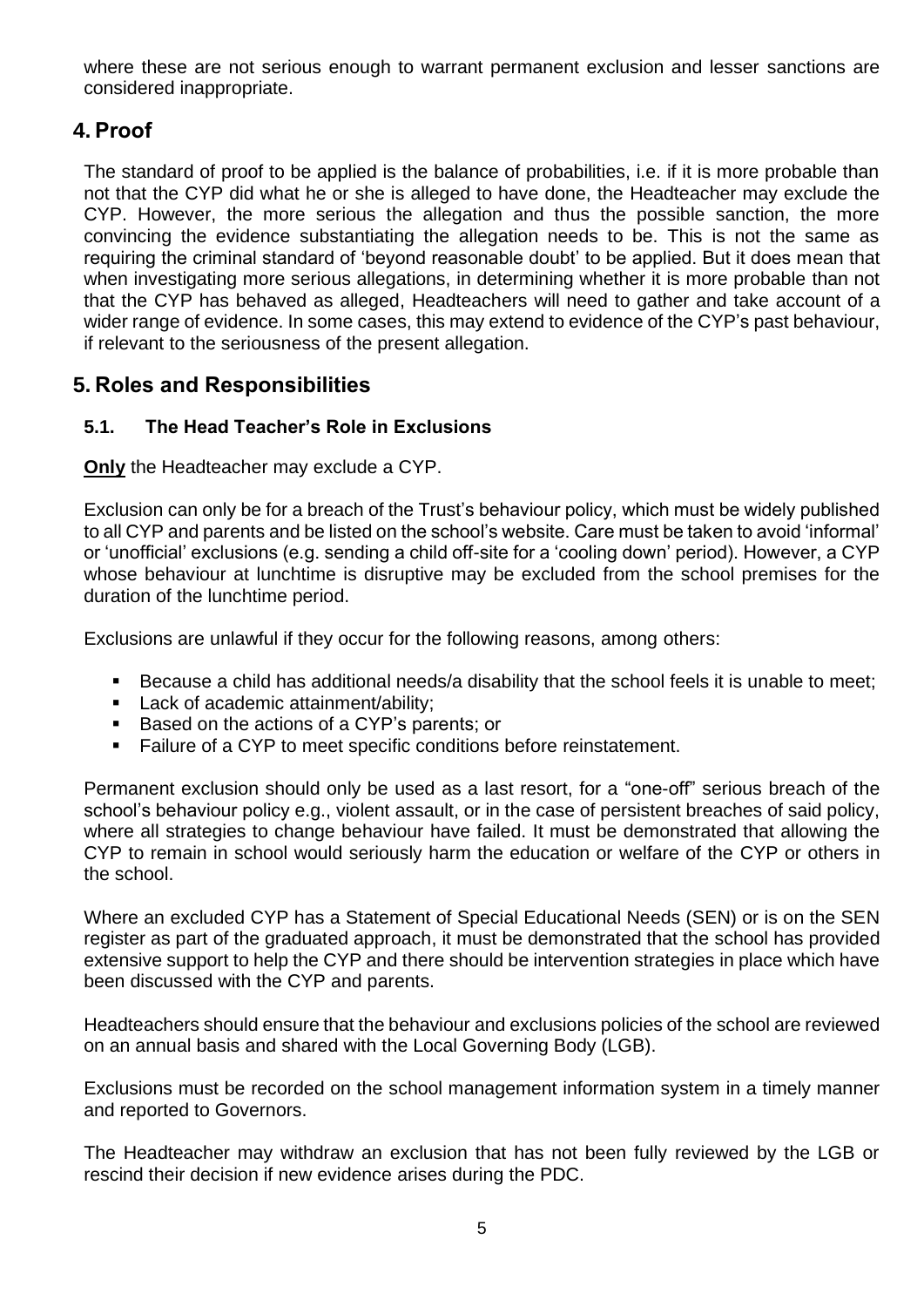#### <span id="page-5-0"></span>**5.2. Duty to Inform Parents**

The Headteacher will immediately provide the following information verbally and in writing without delay, to the parents of an excluded student:

- The reason(s) for the exclusion.
- The length of a fixed-term exclusion or, for a permanent exclusion, the fact that it is permanent.
- **.** Information about parents/carers' right to make representations about the exclusion to the LGB and how the student may be involved in this.
- Where there is a legal requirement for the LGB to meet to consider the reinstatement of a student, and that parents have a right to attend a meeting, be represented at a meeting (at their own expense) and to bring a friend.

The Headteacher will also notify parents by the end of the afternoon session on the day their child is excluded. For the first five school days of an exclusion, or until the start date of any alternative provision where this is earlier, parents are legally required to ensure that their child is not present in a public place during school hours without a good reason. Parents may be given a fixed penalty notice or prosecuted if they fail to do this.

If alternative provision is being arranged, the following information will be included when notifying parents of an exclusion:

- The start date for any provision of full-time education that has been arranged.
- The start and finish times of any such provision, including the times for morning and afternoon sessions, where relevant.
- The address at which the provision will take place.
- Any information required by the student to identify the person they should report to on the first day.

Where this information on alternative provision is not reasonably ascertainable by the end of the afternoon session, it may be provided in a subsequent notice, but it will be provided no later than 48 hours before the provision is due to start. The only exception to this is where alternative provision is to be provided before the sixth day of an exclusion, in which case the information can be provided with less than 48 hours' notice with parents' consent.

CYP over 18 have to be informed and have the right to appeal on their own behalf. Pursuant to the duty of care placed on schools to ensure the welfare of CYP, parents/carers must be advised of an exclusion prior to the child being sent off-site.

#### <span id="page-5-1"></span>**5.3. Informing the governing board and local authority**

The Headteacher will immediately notify the LGB and the local authority (LA) of:

- A permanent exclusion, including when a fixed-period exclusion is made permanent.
- Exclusions which would result in the student being excluded for more than 15 school days (or more than 10 lunchtimes) in a term.
- Exclusions which would result in the student missing a public examination.

For a permanent exclusion, if the student lives outside the LA in which the school is located, the Headteacher will also immediately inform the students 'home authority' of the exclusion and the reason(s) for it without delay.

For all other exclusions, the Headteacher will notify the LGB and LA once a term.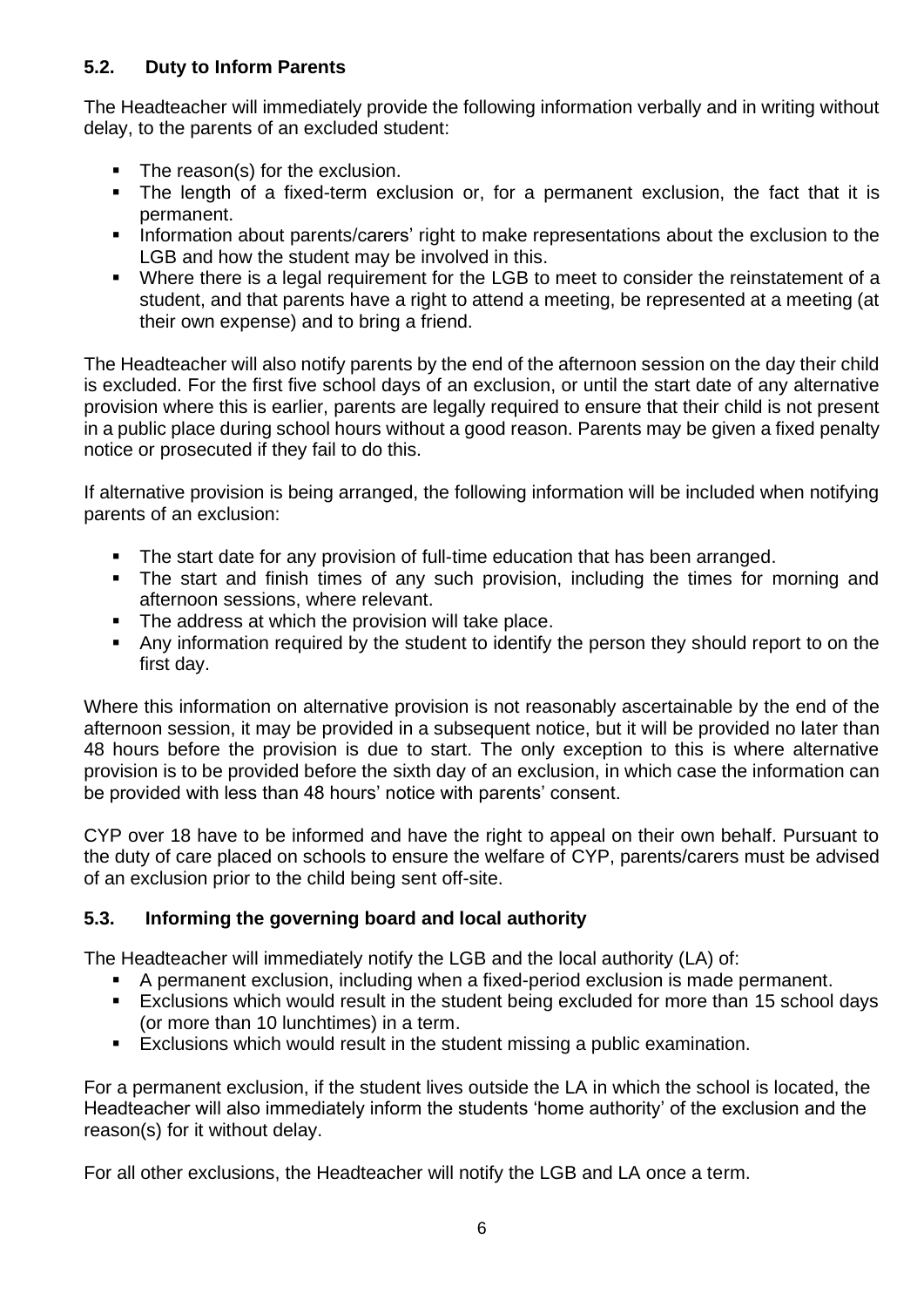#### <span id="page-6-0"></span>**5.4. The Local Governing Body (LGB)**

The LGB's Pupil Discipline Committee (PDC) must meet to review the decision of the Headteacher in the following circumstances:

- More than 15 days in one term  $-$  must consider the reinstatement of an excluded CYP within 15 school days of receiving notice of an exclusion.
- Permanent exclusion must consider the reinstatement of an excluded CYP within 15 school days of receiving notice of an exclusion.

If the exclusion would result in a CYP missing a public examination or national curriculum test, the LGB must consider the exclusion before the date of the exam or test. If it is not practicable for a sufficient number of Governors to consider the exclusion before the exam/test, the exclusion may be considered by a smaller sub-committee. In such cases, the parents still have the right to make representations to the LGB and must be made aware of this right.

The PDC must consist of a quorum of three Governors, with the Headteacher and a Clerk. The PDC has a duty to consider the reinstatement of an excluded CYP (see section 7).

Within 14 days of receipt of a request, the LGB will provide the Secretary of State and the Local Authority with information about any exclusions in the last 12 months.

For a fixed-period exclusion of more than five school days, the Trust will arrange suitable full-time education for the student. This provision will begin no later than the sixth day of the exclusion.

Fixed term exclusions totalling five or fewer school days, or 10 or fewer lunch-times or half days in any one term must be reported to the Governors at each meeting and recorded on the MIS. The LGB can agree to set up a meeting with the parent(s) if they make representations about one of these exclusions but does not have to do so, though it must consider any representations made by the parent.

For fixed term exclusions of 6 to 15 school days, the PDC must meet to consider any representations from the parent if received.

For fixed term exclusions of more than 15 days in one term or which cumulatively add up to more than 15 days, and for permanent exclusions, the PDC must hold a formal hearing within 15 school days, whether or not the parent(s) make representations.

The PDC may confirm the exclusion or direct reinstatement of the CYP. There is no legal option to impose a lesser sanction, i.e. to commute a permanent exclusion to a fixed term one.

The PDC can direct that any CYP excluded for a fixed term of more than five days or CYP who would miss a public exam or permanently excluded CYP are reinstated.

If the CYP is to be reinstated, a re-integration programme should be planned with the school.

If reinstatement is not practicable, because the CYP is already back in school or because the parent does not want it, the PDC must consider the representations made by the school and parent(s), and decide whether or not the exclusion was justified. The decision should be included in the CYP's record.

After the PDC review hearing, the school Clerk informs the parties in writing about the result, with reasons for the decision. Decisions are communicated as soon as possible and every attempt is made to do this within three to five working days.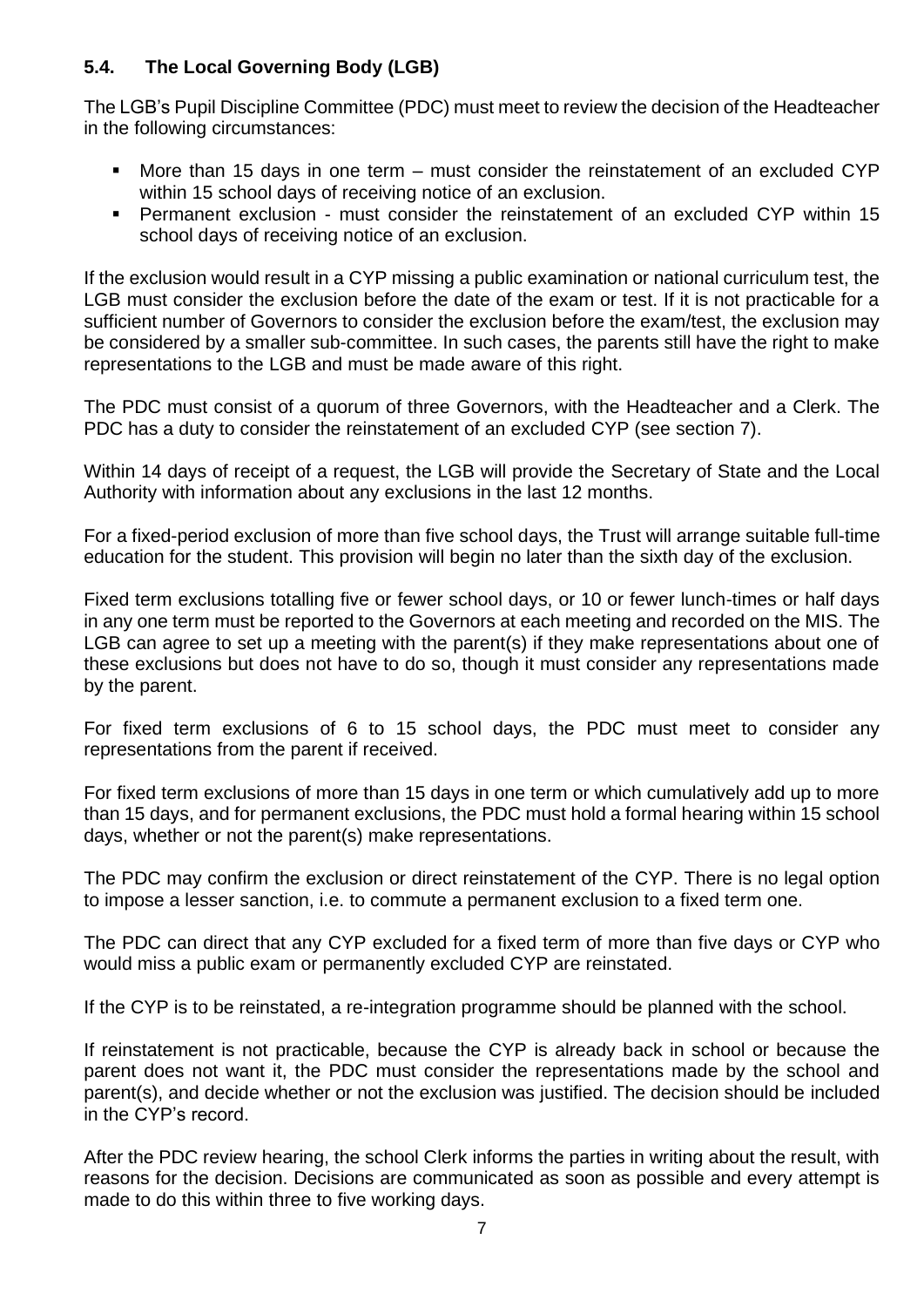Provision does not have to be arranged for students in the final year of compulsory education who do not have any further public examinations to sit.

#### <span id="page-7-0"></span>**5.5. The Local Authority (LA)**

For permanent exclusions, the LA is responsible for arranging suitable full-time education to begin no later than the sixth day of the exclusion.

## <span id="page-7-1"></span>**6. Procedures following a fixed period exclusion**

Following the 6th day of exclusion the Trust must arrange suitable full-time educational provision. During the exclusion the school must set work for the CYP to complete and arrange for it to be marked. The school must also consider what support will best help the child's reintegration into school.

# <span id="page-7-2"></span>**7. Considering the reinstatement of a student**

Where the LGB is legally required to consider the reinstatement of an excluded student they should:

- not discuss the exclusion with any party outside of the meeting;
- **Example 1** inform the clerk if there is a conflict of interest in hearing the case e.g. the student is personally known to them or is a relative of family friend. In the event of a conflict of interest the Chair will seek an untainted Governor to replace the other;
- ask for written evidence in advance of the meeting (including witness statements and other relevant information held by the school such as those relating to a student's SEN);
- where possible circulate any written evidence and information, including a list of those who will be present, to all parties at least five days in advance of the meeting;
- allow parents and the student to be accompanied by a friend or representative (where a student under 18 is to be invited as a witness, the LGB will first seek parental consent and invite parents to accompany their child to the meeting);
- comply with their duty to make reasonable adjustments for people who use the school and consider what reasonable adjustments should be made to support the attendance and contribution of parties at the meeting (for example where a parent or student has a disability in relation to mobility or communication that has an impact upon their ability to attend the meeting or to make representations); and
- identify the steps they will take to enable and encourage the excluded student to attend the meeting and speak on their own behalf (such as providing accessible information or allowing them to bring a friend), taking account of the student's age and understanding; or how the excluded student may feed in their views by other means if attending the exclusion meeting is not possible.

The PDC committee will consider the reinstatement of an excluded student within 15 school days of receiving the notice of the exclusion if:

- The exclusion is permanent;
- It is a fixed-term exclusion which would bring the students total number of school days of exclusion to more than 15 in a term; and
- It would result in a student missing a public examination.

If requested to do so by parents, the PDC will consider the reinstatement of an excluded CYP within 50 school days of receiving notice of the exclusion if the student would be excluded from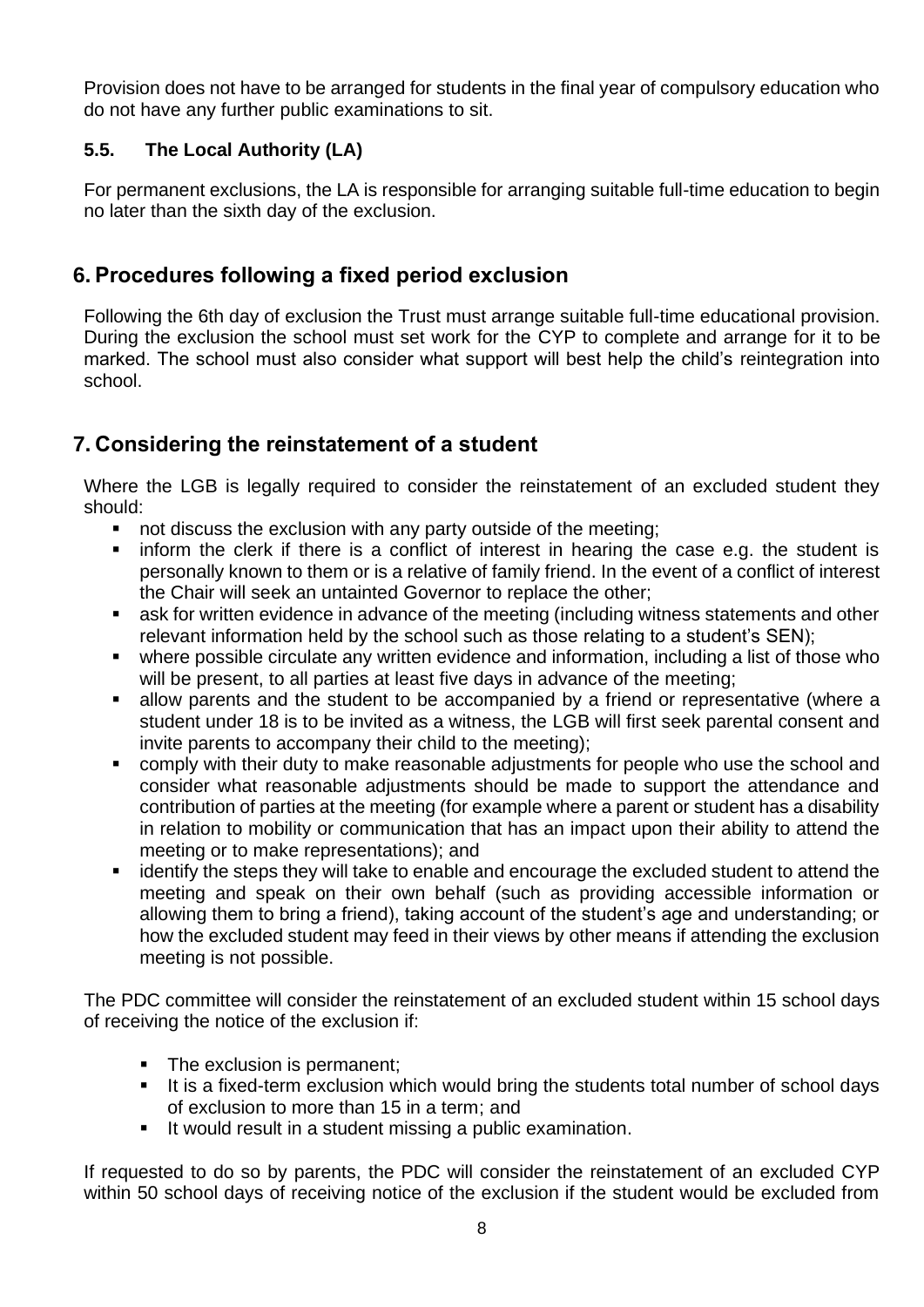school for more than 5 school days, but less than 15, in a single term.

Where an exclusion would result in a student missing a public examination, the PDC will consider the reinstatement of the student before the date of the examination. If this is not practicable, the Chair of the LGB (or the Vice-Chair where the Chair is unable to make this consideration) will consider the exclusion independently and decide whether or not to reinstate the student.

The PDC can either:

- Decline to reinstate the student, or
- Direct the reinstatement of the student immediately, or on a particular date.

In reaching a decision, the PDC will consider whether the exclusion was lawful, reasonable and procedurally fair and whether the headteacher followed their legal duties. The PDC's decision should be based on whether the exclusion was lawful, reasonable and procedurally fair taking into account any evidence presented for the particular case of that individual CYP. The PDC must come to their own decision based on information presented to them by all relevant parties at the hearing. They will decide whether or not a fact is true 'on the balance of probabilities', which differs from the criminal standard of 'beyond reasonable doubt', as well as any evidence that was presented in relation to the decision to exclude. Minutes will be taken of the meeting and these must minute a strong justification for the exclusion. A record of evidence considered kept and the outcome will also be recorded on the student's educational record.

A PDC meeting may be adjourned in exceptional circumstances e.g. if clarification sought by the LGB is essential to the proceedings. The adjourned date must be as soon as possible.

The PDC will notify, in writing, the Headteacher, parents and the LA of its decision, along with reasons for its decision, without delay.

Where an exclusion is permanent, the PDC decision will also include the following:

- The fact that it is permanent;
- Notice of parents' right to ask for the decision to be reviewed by an independent review panel, and:
	- o The date by which an application for an independent review must be made
	- o The name and address to whom an application for a review should be submitted
	- $\circ$  That any application should set out the grounds on which it is being made and that, where appropriate, reference to how the student's SEN are considered to be relevant to the exclusion
	- o That, regardless of whether the excluded student has recognised SEN, parents have a right to require the Local Authority to appoint an SEN expert to attend the review
	- o Details of the role of the SEN expert and that there would be no cost to parents for this appointment
	- o That parents must make clear if they wish for an SEN expert to be appointed in any application for a review
	- o That parents may, at their own expense, appoint someone to make written and/or oral representations to the panel, and parents may also bring a friend to the review; and
- **•** That if parents believe that the exclusion has occurred as a result of discrimination, they may make a claim under the Equality Act 2010 to the first-tier tribunal (special educational needs and disability), in the case of disability discrimination, or the county court, in the case of other forms of discrimination. A claim of discrimination made under these routes should be lodged within 6 months of the date on which the discrimination is alleged to have taken place.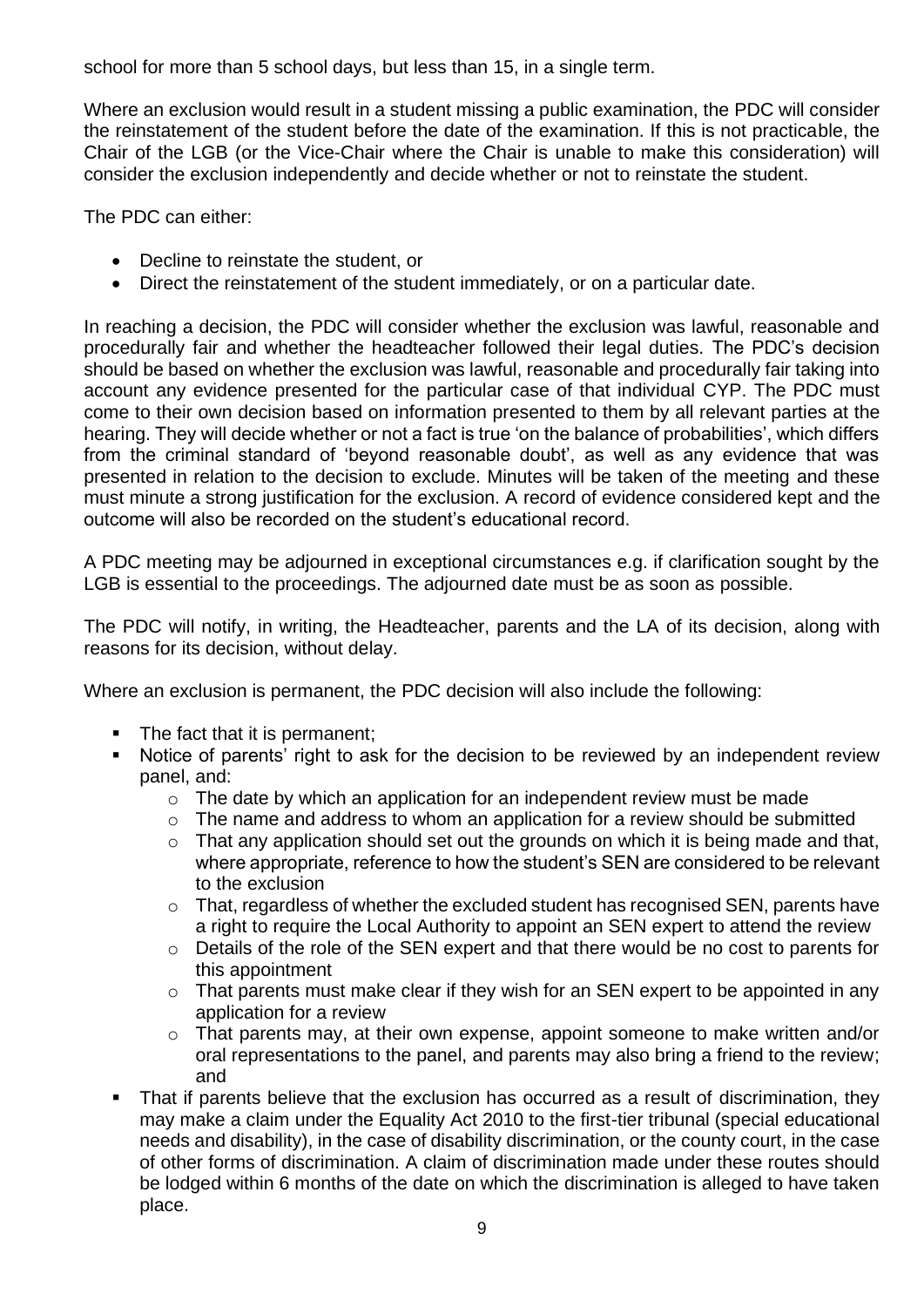## <span id="page-9-0"></span>**8. Independent reviews**

If parents apply for an independent review, the Trust will arrange for an independent panel to review the decision of the LGB not to reinstate a permanently excluded student.

Applications for an independent review must be made within 15 school days of notice being given to the parents by the PDC of its decision to not reinstate a student.

A panel of 3 or 5 members will be constituted with representatives from each of the categories below. Where a five-member panel is constituted, two members will come from the school Governors category and two members will come from the headteacher category.

- A lay member to chair the panel who has not worked in any school in a paid capacity, disregarding any experience as a school governor or volunteer;
- School Governors who have served as a governor for at least 12 consecutive months in the last 5 years, provided they have not been teachers or headteachers during this time; or
- Headteachers or individuals who have been a headteacher within the last 5 years.

A person may not serve as a member of a review panel if they:

- Are a member of the LA, or LGB of the excluding school;
- Are the Headteacher of the excluding school, or have held this position in the last five years;
- Are an employee of the Local Authority, or the LGB of the excluding school (unless they are employed as a Headteacher at another school);
- Have, or at any time have had, any connection with the LA, school, LGB, parents or student, or the incident leading to the exclusion, which might reasonably be taken to raise doubts about their impartially; and/or
- Have not had the required training within the last two years (see appendix 2 for what training must cover).

A clerk will be appointed to the panel.

The independent panel will decide one of the following:

- Uphold the LGB's decision:
- Recommend that the governing body reconsiders reinstatement; or
- Quash the governing body's decision and direct that they reconsider reinstatement (only when the decision is judged to be flawed).

The panel's decision can be decided by a majority vote. In the case of a tied decision, the chair has the casting vote.

#### <span id="page-9-1"></span>**9. Principles of natural justice**

If a permanent exclusion is upheld, parent(s)/carers must be told of their right to seek an independent review of the decision reached by Governors, and the deadline for seeking a review. They also have the right to have a SEN expert attend the independent review panel meeting (IRP). When schools write to the parent(s) communicating the decision reached by Governors details of the right of independent review are also given. The parent(s)/carers have 15 school days (from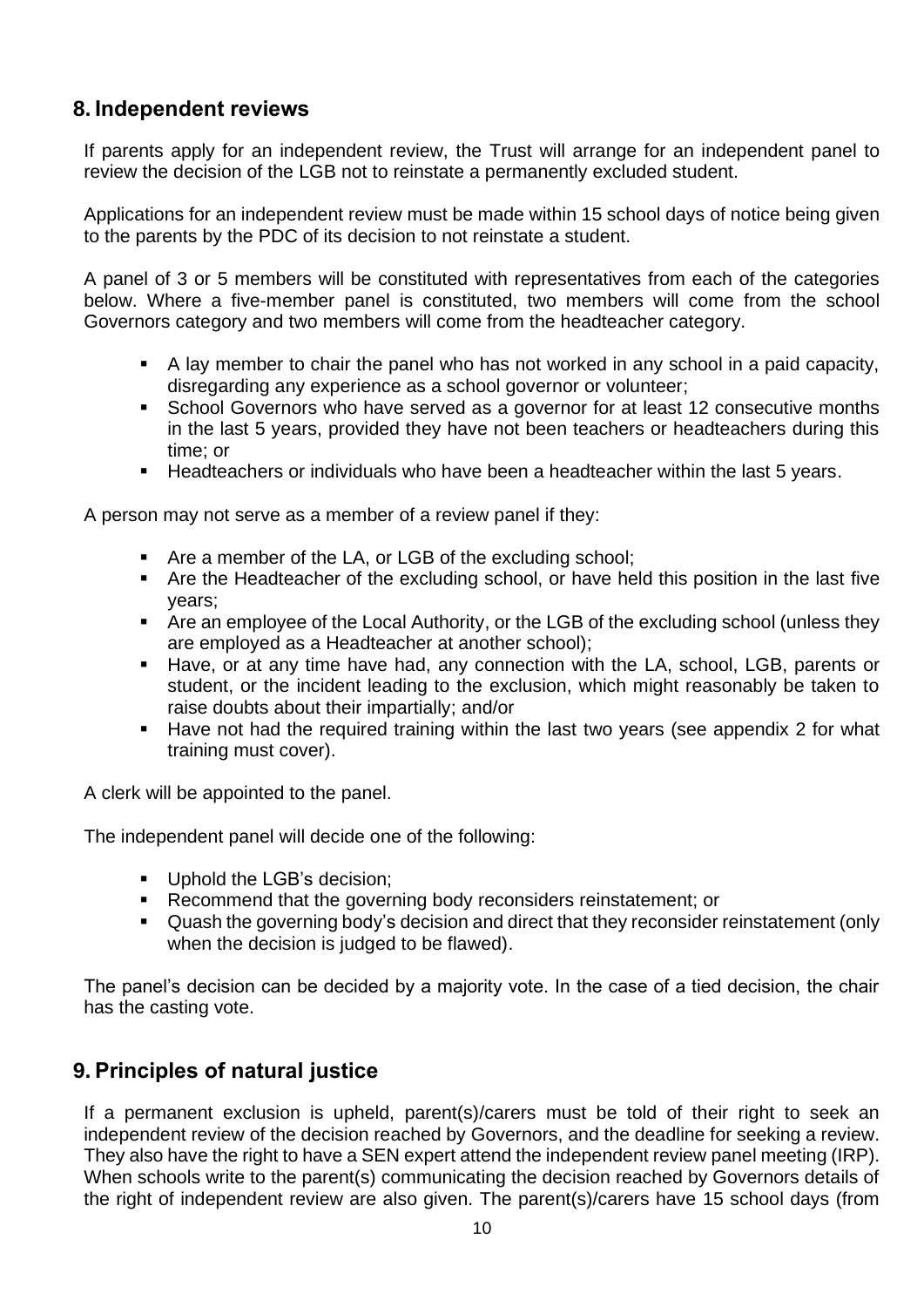the date when notified of the PDC decision) to seek an IRP meeting.

All decisions to exclude are based on a balance of probabilities – both by Headteachers and at any subsequent review. In making their decisions to exclude Headteachers must ensure that their decisions are fair and based on the facts of the incident and do not include any elements of discrimination. Where a PDC reviews a decision to exclude, the latter issue will be tested.

Members of the PDC should be impartial, unprejudiced, have taken no previous part in the case, and have no personal or school interest in its result. Headteachers should not discuss individual exclusions with members of their LGB as cases may be referred to the PDC for review.

Parent(s) should be informed of the case put forward by the school and have an opportunity to challenge it.

Both parties should be allowed to present their case without unreasonable interruption.

Parent(s) should be able to bring a friend or adviser with them.

All documents to be used in evidence should be distributed to all parties at least five working days before the hearing. If new material is introduced at the hearing, all parties must have time to consider it.

No party to the hearing should be in the presence of the PDC unless the other party is also present. Everyone should feel that they have had a chance to put their case and have been listened to.

#### <span id="page-10-0"></span>**10. Parallel police proceedings**

The PDC has no power to delay a hearing beyond the statutory time limit because of police proceedings. If a permanent exclusion is upheld in these circumstances, the parent has 15 days to request an IRP in the normal way.

#### <span id="page-10-1"></span>**11. Required paperwork for PDC review meetings**

Guidance on exclusions is available to Headteachers and LGB members. This will concentrate on the standard of paperwork required for PDC review meetings and should be referred to by Headteachers or those members of staff delegated with responsibility for investigating breaches of behaviour policies.

It is necessary to state here that students should only be excluded for a breach of the Trust's behaviour policy and that the appropriate exclusion letter and advice note should be sent to parents and copied without delay to The Trust. There should be no delays in gathering evidence and witness statements because the school. The Trust is under a legal obligation to meet statutory deadlines imposed for governor review meetings.

Please refer to Appendix 4 – Witness Statement and Appendix 7 – Plan, Do, Review Process.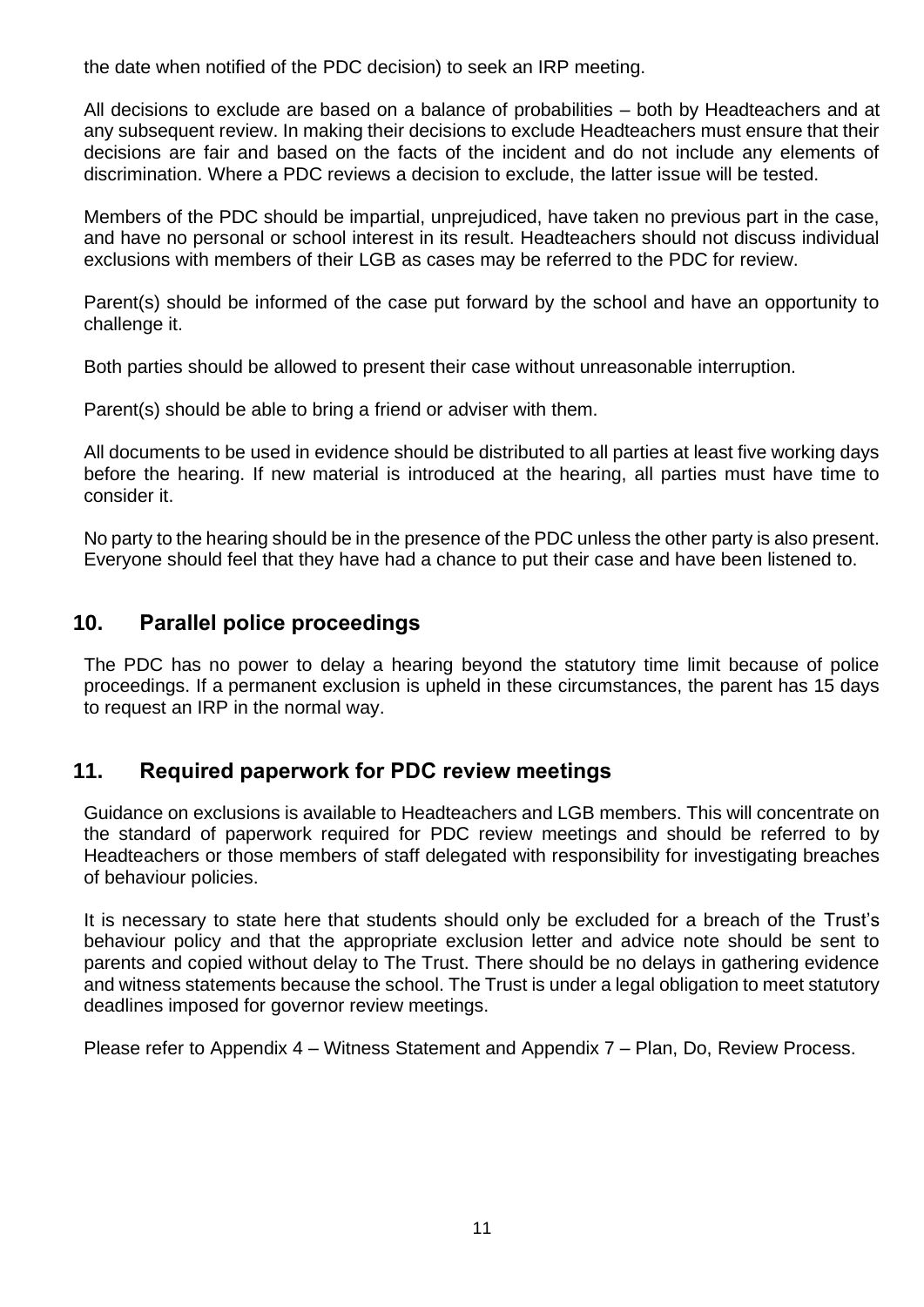# <span id="page-11-0"></span>**12. School Registers**

A student's name will be removed from the school admissions register if:

- 15 school days have passed since the parents were notified of the exclusion panel's decision to not reinstate the student and no application has been made for an independent review panel, or
- The parents have stated in writing that they will not be applying for an independent review panel.

Where an application for an independent review has been made, the LGB will wait until that review has concluded before removing a student's name from the register.

Where alternative provision has been made for an excluded student and they attend it, code B (education off-site) or code D (dual registration) will be used on the attendance register.

Where excluded students are not attending alternative provision, code E (absent) will be used.

#### <span id="page-11-1"></span>**13. Returning from a Fixed-Term Exclusion**

Following a fixed-term exclusion, a re-integration meeting will be held involving the student, parents, a member of senior staff and other staff, where appropriate. If a student has been excluded for 15 days in the last academic year the Chair of Governors will also attend the reintegration meeting to express concern about behaviour.

The following measures may be implemented when a student returns from a fixed-term exclusion:

- Putting a student on a pastoral support programme;
- Agreeing a behaviour contract;
- Putting a student 'on report';
- **·** Internal isolation;
- Holding restorative meetings with appropriate people.
- Off-site provision.

Please refer to Appendix 6 Re-admit Programme.

#### <span id="page-11-2"></span>**14. Monitoring Arrangements**

The Leadership team monitors behaviour reports and the number of exclusions every term and reports back to the LGB.

They also liaise with the Trust Executive Lead to ensure suitable full-time education for excluded CYP.

This policy will be reviewed by the Headteacher every year. At every review, the policy will be shared with the LGB.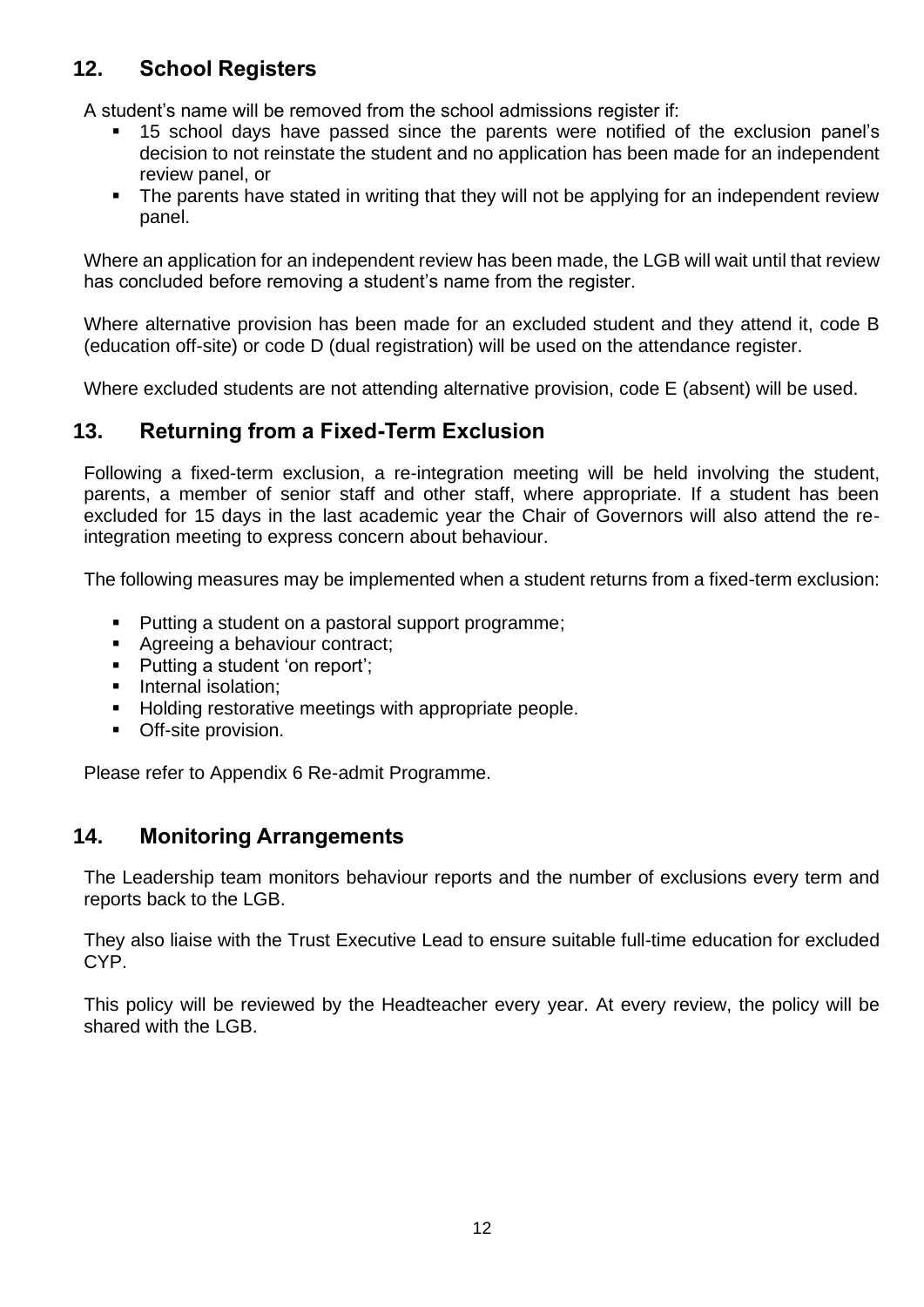## <span id="page-12-0"></span>**15. Appendix 1 - Incidents that may result in exclusion**

Physical assault against CYP includes:

- Fighting
- Violent behaviour
- Wounding
- Obstruction and jostling

Physical assault against an adult include:

- Violent behaviour
- Wounding
- Obstruction and jostling

Verbal abuse/threatening behaviour against CYP includes:

- Threatened violence
- Aggressive behaviour
- Swearing
- **E** Homophobic abuse and harassment
- Verbal intimidation
- Carrying an offensive weapon

Verbal abuse/threatening behaviour against an adult includes

- Threatened violence
- Aggressive behaviour
- Swearing
- **E** Homophobic abuse and harassment
- Verbal intimidation
- Carrying an offensive weapon

Bullying includes

- Verbal
- Physical
- Homophobic bullying
- Racist bullying

Racist abuse includes:

- Racist taunting and harassment
- **•** Derogatory racist statements
- Swearing that can be attributed to racist characteristics
- Racist bullying
- Racist graffiti

Sexual misconduct includes:

- sexual abuse
- sexual assault
- sexual harassment
- **E** lewd behaviour
- sexual bullying
- sexual graffiti

Drug & Alcohol related includes:

- possession of illegal drugs (those controlled by the Misuse of Drugs Act 1971)
- possession of alkyl nitrites (known as poppers) and psychoactive drugs ('legal highs')
- **•** possession of drug paraphernalia e.g. items such as marijuana cannisters and pipes,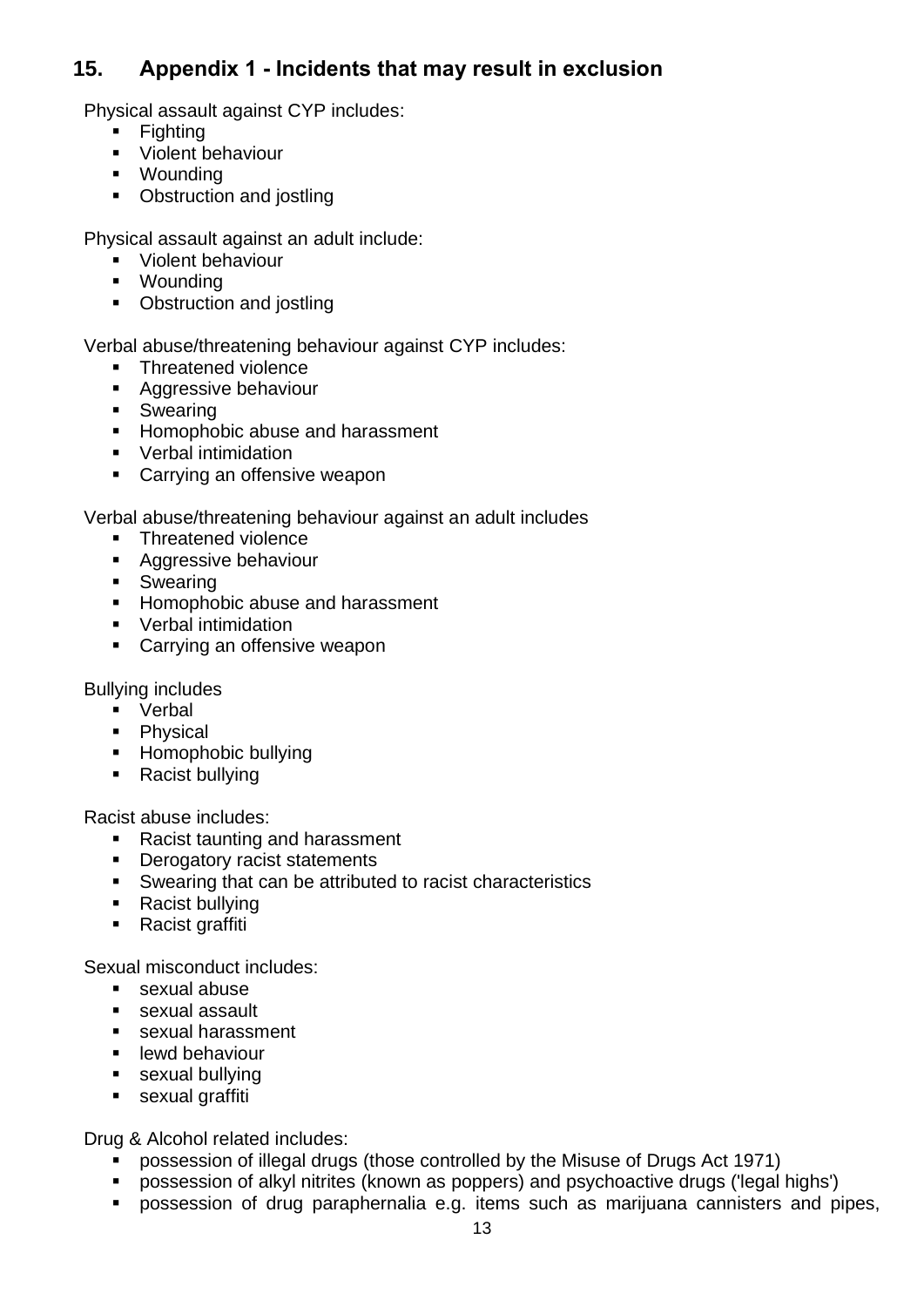cannabis grinders, etc

- inappropriate use of prescribed drugs
- drug dealing
- smoking
- alcohol abuse
- substance abuse

Damage (includes damage to school or personal property belonging to any member of the school community)

- vandalism
- arson
- graffiti

Theft includes:

- stealing school property
- stealing personal property (CYP or adult)
- stealing from local shops on a school outing
- selling and dealing in stolen property

Persistent disruptive behaviour

- challenging behaviour
- disobedience
- persistent violation of school rules

#### **Other**

Includes incidents which are not covered by the categories above, but this category should be used sparingly.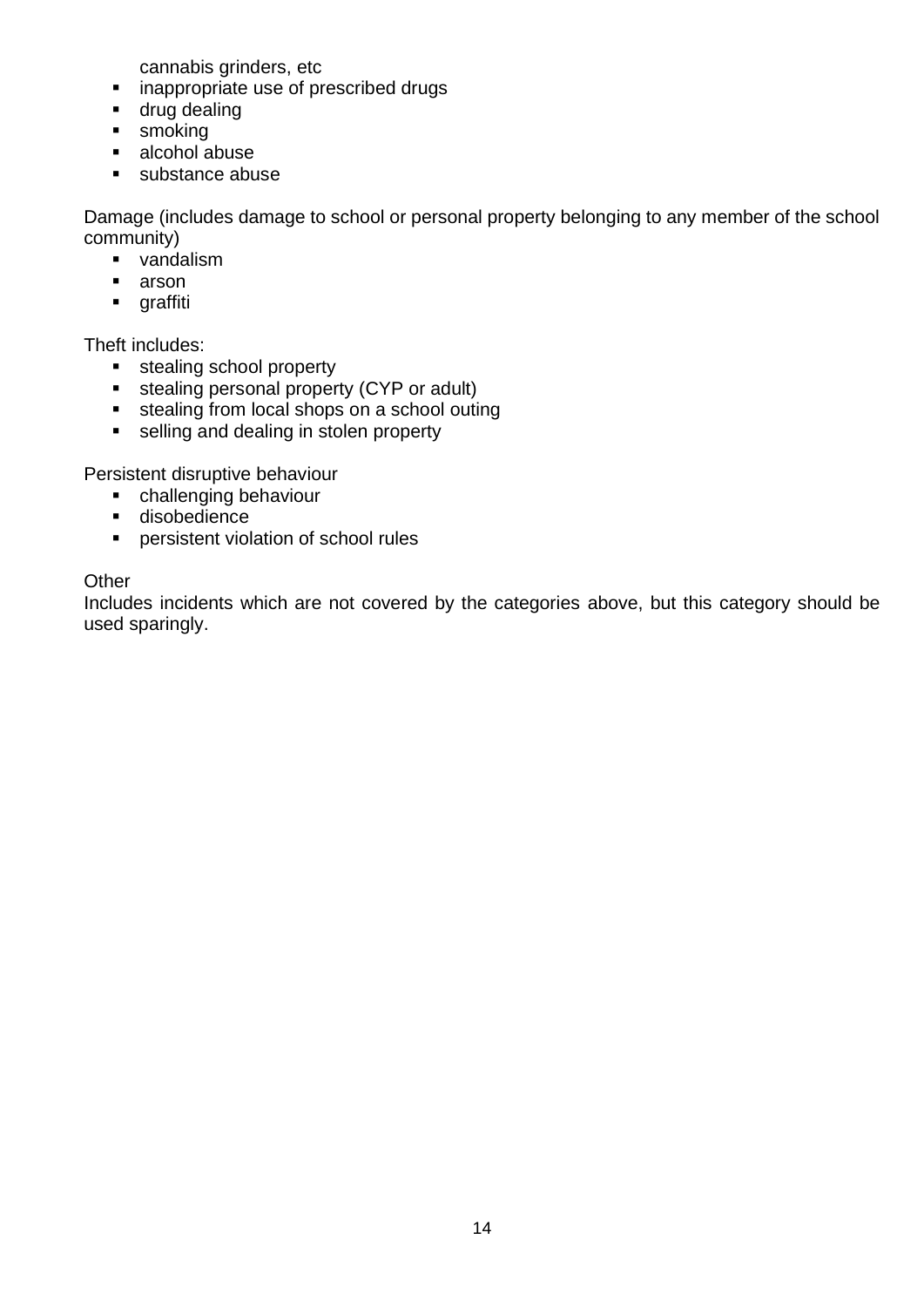# <span id="page-14-0"></span>**16. Appendix 2 - Independent review panel training**

The Trust must ensure that all members of an independent review panel and clerks have received training within the 2 years prior to the date of the review.

Training must have covered:

- **•** The requirements of the primary legislation, regulations and statutory guidance governing exclusions, which would include an understanding of how the principles applicable in an application for judicial review relate to the panel's decision making;
- The need for the panel to observe procedural fairness and the rules of natural justice;
- The role of the chair and the clerk of a review panel;
- The duties of Headteacher, governing body and the panel under the Equality Act 2010;
- The effect of section 6 of the Human Rights Act 1998 (acts of public authorities unlawful if not compatible with certain human rights) and the need to act in a manner compatible with human rights protected by that Act.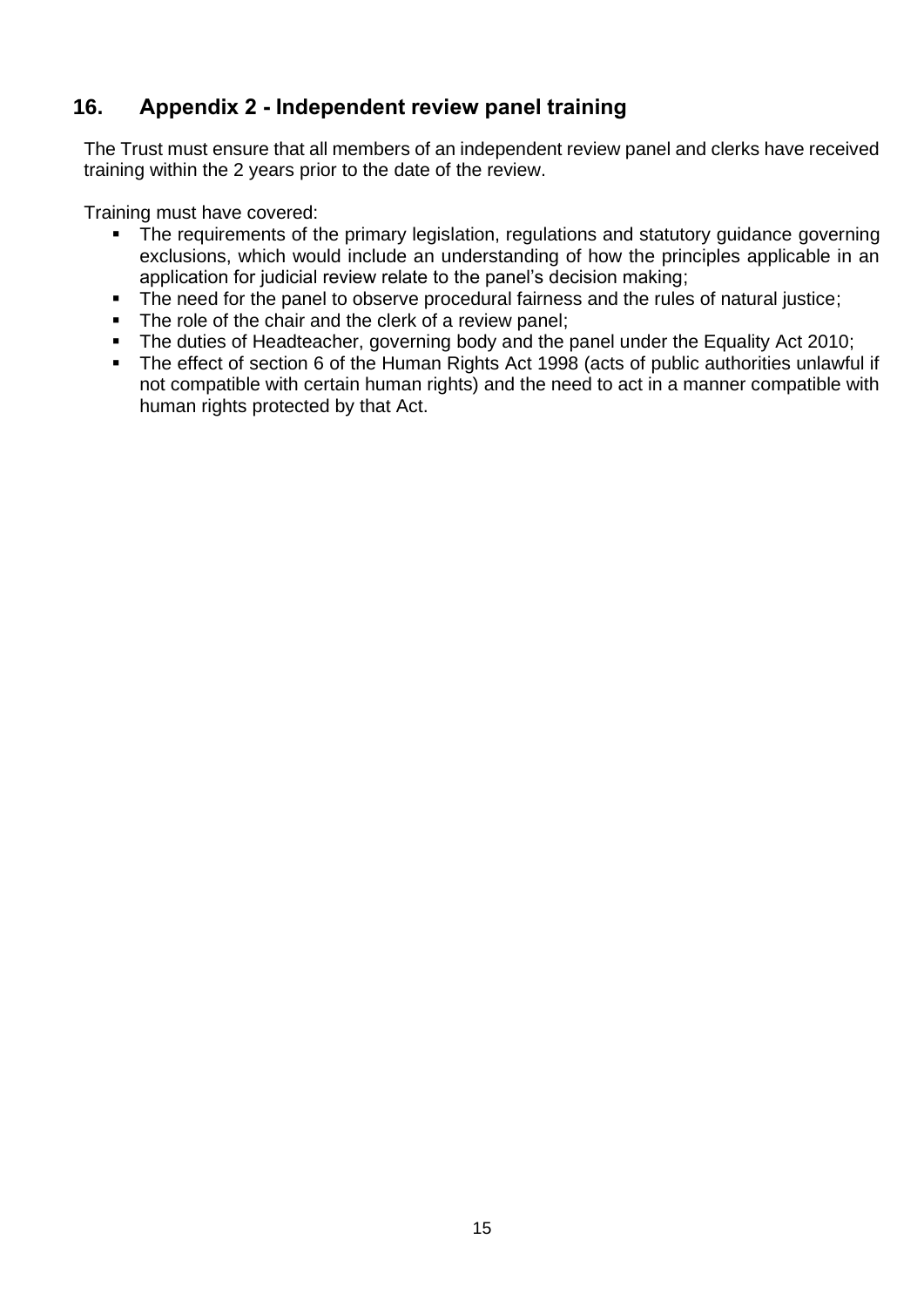

# **BEHAVIOUR REPORT FORM**

<span id="page-15-0"></span>

| <b>Student Name:</b>         |  |                                                              |                   |                 |                                 |                     |       |                                         |                            |                           |                          |                                |       |  |  |
|------------------------------|--|--------------------------------------------------------------|-------------------|-----------------|---------------------------------|---------------------|-------|-----------------------------------------|----------------------------|---------------------------|--------------------------|--------------------------------|-------|--|--|
| Gender:                      |  |                                                              | <b>Ethnicity:</b> |                 |                                 | LAC: (Y/N)          |       |                                         | <b>FSM:</b> (Y/N)          |                           |                          |                                |       |  |  |
| Date:                        |  |                                                              |                   |                 |                                 |                     | Time: |                                         |                            |                           |                          |                                |       |  |  |
| Subject/Activity             |  |                                                              |                   |                 |                                 |                     |       | Room/Area<br>(the incident occurred in) |                            |                           |                          |                                |       |  |  |
|                              |  | Incident Details (Please tick one or more that apply)        |                   |                 |                                 |                     |       |                                         |                            |                           |                          |                                |       |  |  |
|                              |  | Continuous lateness to Lesson                                |                   |                 |                                 |                     |       | Disruption of others' learning          |                            |                           |                          | Verbal aggression to peers     |       |  |  |
| <b>Truancy from Lesson</b>   |  |                                                              |                   |                 |                                 | Dangerous behaviour |       |                                         | Verbal aggression to staff |                           |                          |                                |       |  |  |
| Littering                    |  |                                                              |                   |                 | Physical Aggression to<br>peers |                     |       |                                         |                            |                           | Argumentative with staff |                                |       |  |  |
| Damage to property           |  |                                                              |                   |                 |                                 |                     |       | Physical Aggression to Staff            |                            |                           |                          | Poor behaviour on school visit |       |  |  |
| Fails to follow sanctions    |  |                                                              |                   |                 |                                 | Stealing            |       |                                         |                            |                           | ICT abuse                |                                |       |  |  |
|                              |  | Smoking / Substance Abuse                                    |                   |                 | Prejudice Based Language        |                     |       |                                         |                            |                           |                          |                                |       |  |  |
|                              |  |                                                              |                   |                 |                                 |                     |       | <b>BULLYING</b>                         |                            |                           |                          |                                |       |  |  |
| Emotional<br><b>Bullying</b> |  | Physical<br><b>Bullying</b>                                  | Racist            | <b>Bullying</b> |                                 | Sexual<br>bullying  |       | Homophobic<br><b>Bullying</b>           |                            | Verbal<br><b>Bullying</b> | Cyber<br><b>Bullying</b> |                                | Other |  |  |
|                              |  | Other than any of the incident categories above:             |                   |                 |                                 |                     |       |                                         |                            |                           |                          |                                |       |  |  |
|                              |  | Antecedent (What was going on before the incident occurred?) |                   |                 |                                 |                     |       |                                         |                            |                           |                          |                                |       |  |  |
|                              |  |                                                              |                   |                 |                                 |                     |       |                                         |                            |                           |                          |                                |       |  |  |
|                              |  | Behaviour (What actually happened?)                          |                   |                 |                                 |                     |       |                                         |                            |                           |                          |                                |       |  |  |
|                              |  |                                                              |                   |                 |                                 |                     |       |                                         |                            |                           |                          |                                |       |  |  |
|                              |  |                                                              |                   |                 |                                 |                     |       |                                         |                            |                           |                          |                                |       |  |  |
|                              |  |                                                              |                   |                 |                                 |                     |       |                                         |                            |                           |                          |                                |       |  |  |
|                              |  |                                                              |                   |                 |                                 |                     |       |                                         |                            |                           |                          |                                |       |  |  |
| <b>Action taken</b>          |  |                                                              |                   |                 |                                 |                     |       |                                         |                            |                           |                          |                                |       |  |  |
|                              |  |                                                              |                   |                 |                                 |                     |       |                                         |                            |                           |                          |                                |       |  |  |
|                              |  |                                                              |                   |                 |                                 |                     |       |                                         |                            |                           |                          |                                |       |  |  |
|                              |  |                                                              |                   |                 |                                 |                     |       |                                         |                            |                           |                          |                                |       |  |  |
|                              |  |                                                              |                   |                 |                                 |                     |       |                                         |                            |                           |                          |                                |       |  |  |
| Date________________         |  |                                                              |                   |                 |                                 |                     |       |                                         |                            |                           |                          |                                |       |  |  |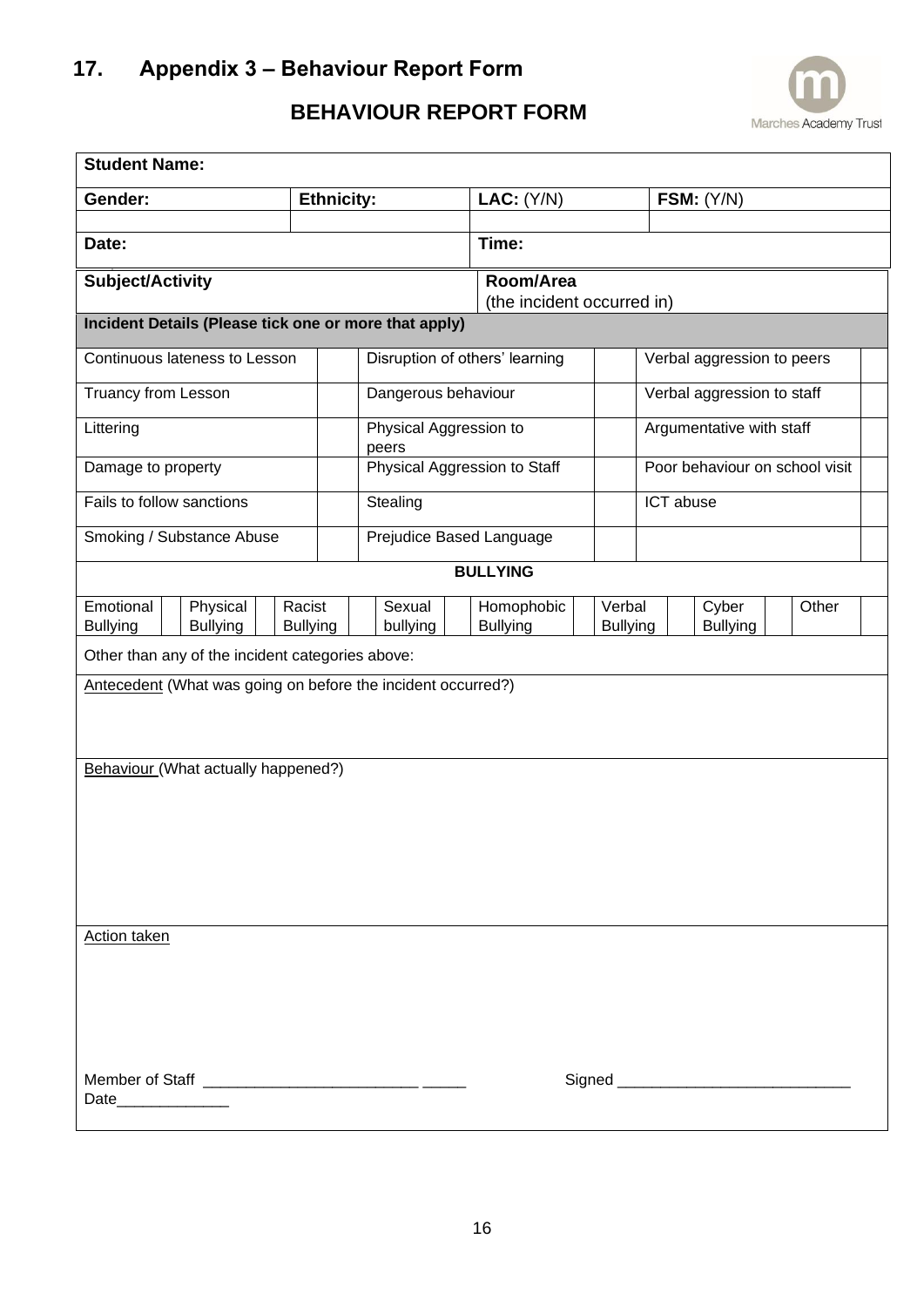| Any required follow-up action/further comments |
|------------------------------------------------|
|------------------------------------------------|

 Member of Staff \_\_\_\_\_\_\_\_\_\_\_\_\_\_\_\_\_\_\_\_\_\_\_\_\_ \_\_\_\_\_ Signed \_\_\_\_\_\_\_\_\_\_\_\_\_\_\_\_\_\_\_\_\_\_\_\_\_\_\_ Date

17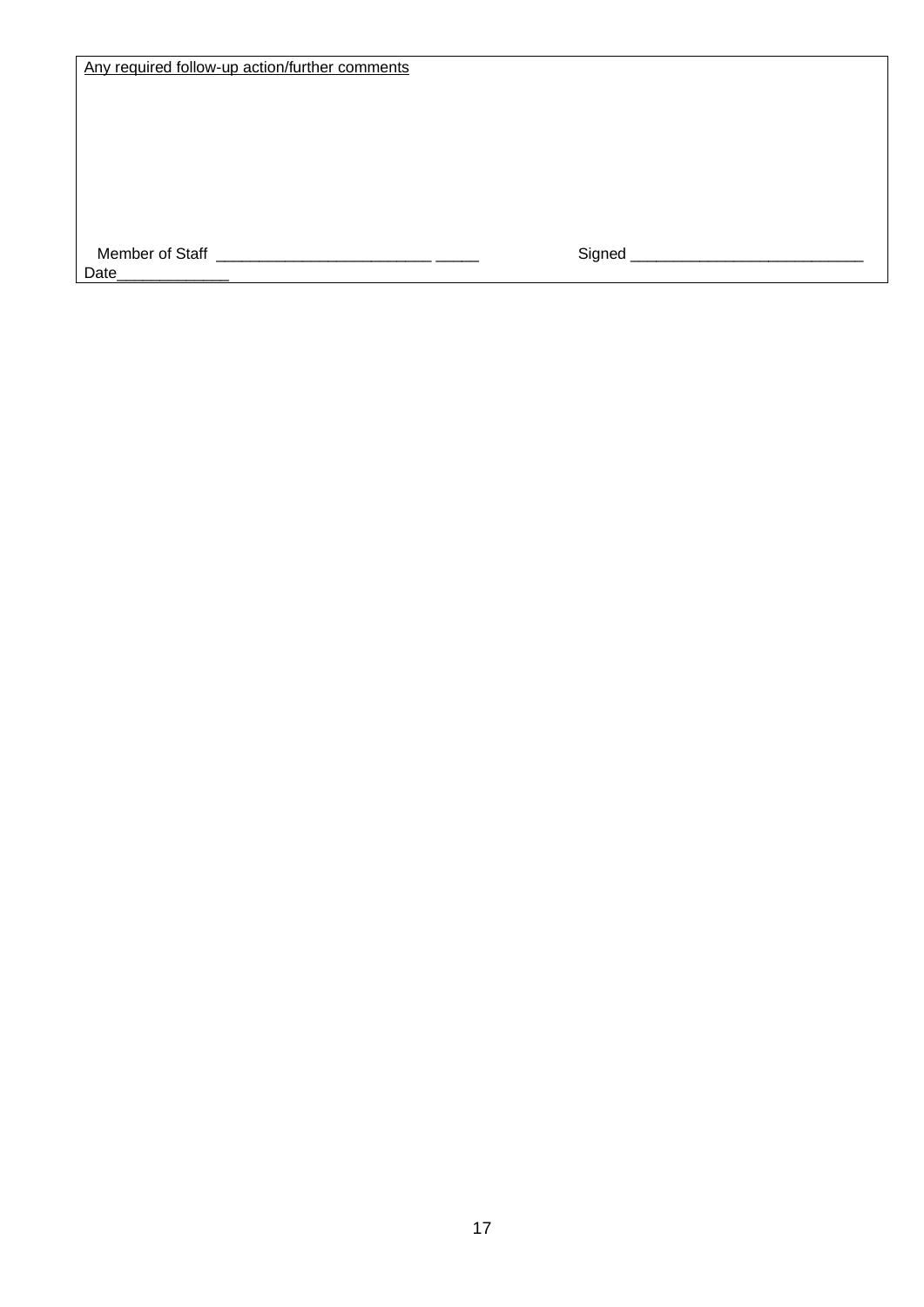# <span id="page-17-0"></span>**18. Appendix 4 – Witness Statement**

# **RESTORATIVE PRACTICE: WITNESS STATEMENT**

**Marches Academy Trust** 

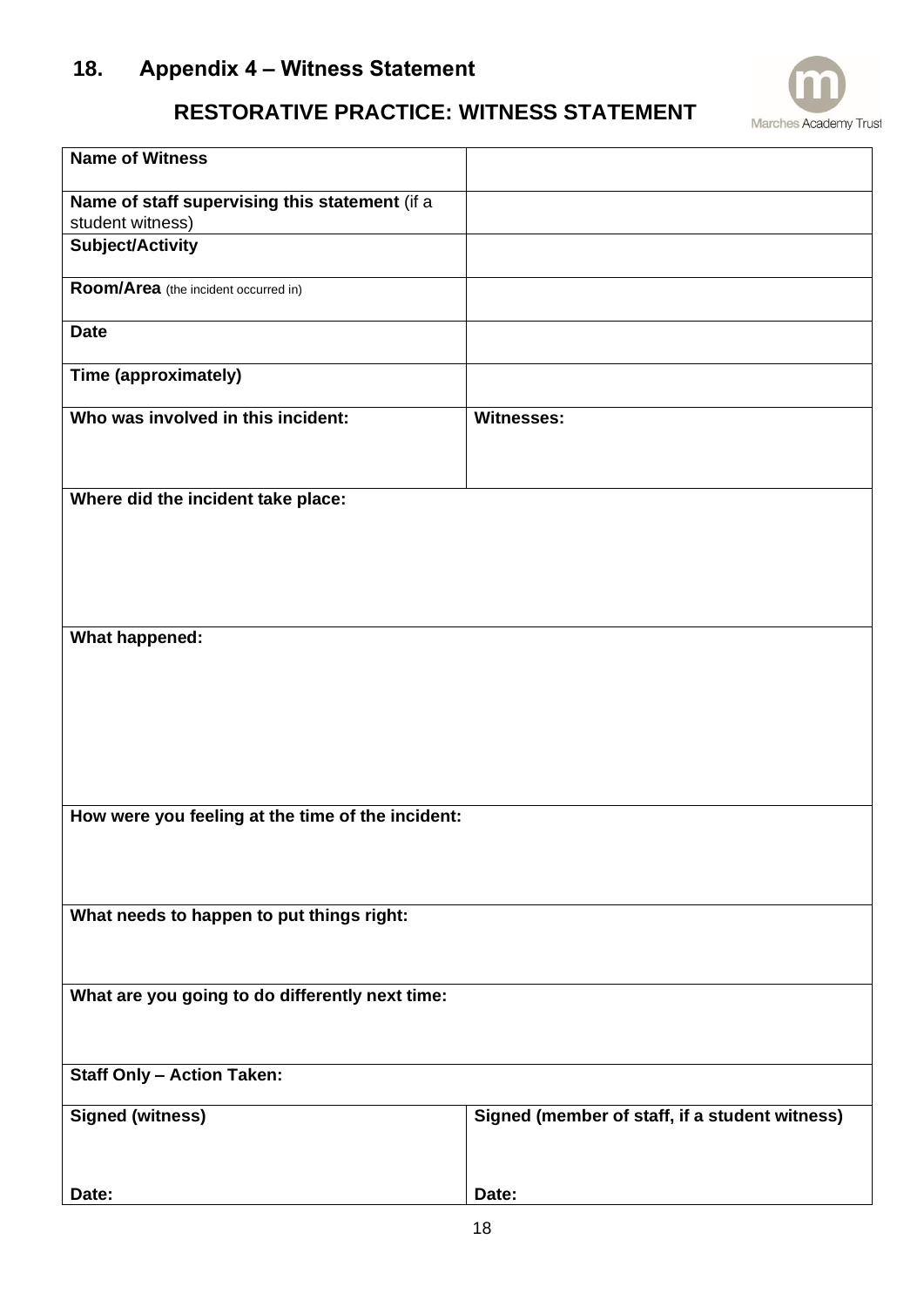# <span id="page-18-0"></span>**19. Appendix 5 – Marches Academy Trust Exclusion Checklist**



| <b>Student</b>                                           | <b>Date</b> |              |  |  |  |
|----------------------------------------------------------|-------------|--------------|--|--|--|
| <b>Staff involved in discussion</b>                      |             |              |  |  |  |
| Hast the student committed the offence?                  | Y/N         | <b>Notes</b> |  |  |  |
| Has there been a serious breach of the school<br>policy? |             |              |  |  |  |
| Does the student's presence seriously harm the           |             |              |  |  |  |
| education / welfare of other students / others?          |             |              |  |  |  |
| Is this a last resort following a wide range of          |             |              |  |  |  |
| other strategies?                                        |             |              |  |  |  |
| Is this a serious first or 'one off' offence?            |             |              |  |  |  |
| Is exclusion the appropriate response?                   |             |              |  |  |  |
| Factors to consider:                                     |             |              |  |  |  |
| Decision to exclude not taken in the heat                |             |              |  |  |  |
| of the moment                                            |             |              |  |  |  |
| A thorough investigation has taken place<br>п            |             |              |  |  |  |
| Evidence has been considered in light of<br>п            |             |              |  |  |  |
| policies and discrimination                              |             |              |  |  |  |
| The student's views have been recorded<br>п              |             |              |  |  |  |
| Mitigating circumstances and provocation<br>٠            |             |              |  |  |  |
| (bullying) have been considered                          |             |              |  |  |  |
| Appropriate wider consultation has been<br>П             |             |              |  |  |  |
| considered                                               |             |              |  |  |  |
|                                                          |             |              |  |  |  |
| Has there been a wider involvement of specialist         |             |              |  |  |  |
| teachers (SEND)                                          |             |              |  |  |  |
| Has a support programme been implemented                 |             |              |  |  |  |
| Have alternatives to exclusion been considered?          |             |              |  |  |  |
| On the balance of probability, did the student do        |             |              |  |  |  |
| it?                                                      |             |              |  |  |  |
| (for more serious allegations the evidence must          |             |              |  |  |  |
| be more substantiating)                                  |             |              |  |  |  |
| <b>Disability Discrimination</b>                         |             |              |  |  |  |
| Does the student fit the definition of 'disabled'?       |             |              |  |  |  |
| Do they have a mental or physical impairment?            |             |              |  |  |  |
| Is this adverse, substantial, long term?                 |             |              |  |  |  |
| Does this affect their ability to carry out day to       |             |              |  |  |  |
| day activities?                                          |             |              |  |  |  |
| Mobility, manual dexterity, physical co-                 |             |              |  |  |  |
| ordination, continence, ability to lift, carry or        |             |              |  |  |  |
| otherwise move everyday objects, speech,                 |             |              |  |  |  |
| hearing or eyesight, memory or ability to                |             |              |  |  |  |
| concentrate, learn or understand, perception of          |             |              |  |  |  |
| the risk of physical danger                              |             |              |  |  |  |
| Is it direct discrimination?                             |             |              |  |  |  |
| Was it less favourable treatment?                        |             |              |  |  |  |
| Would a CYP without a protected characteristic           |             |              |  |  |  |
| of disability be treated the same?                       |             |              |  |  |  |
| Is it discrimination rising from a disability?           |             |              |  |  |  |
| Is the reason for the treatment connected to             |             |              |  |  |  |
| their disability?                                        |             |              |  |  |  |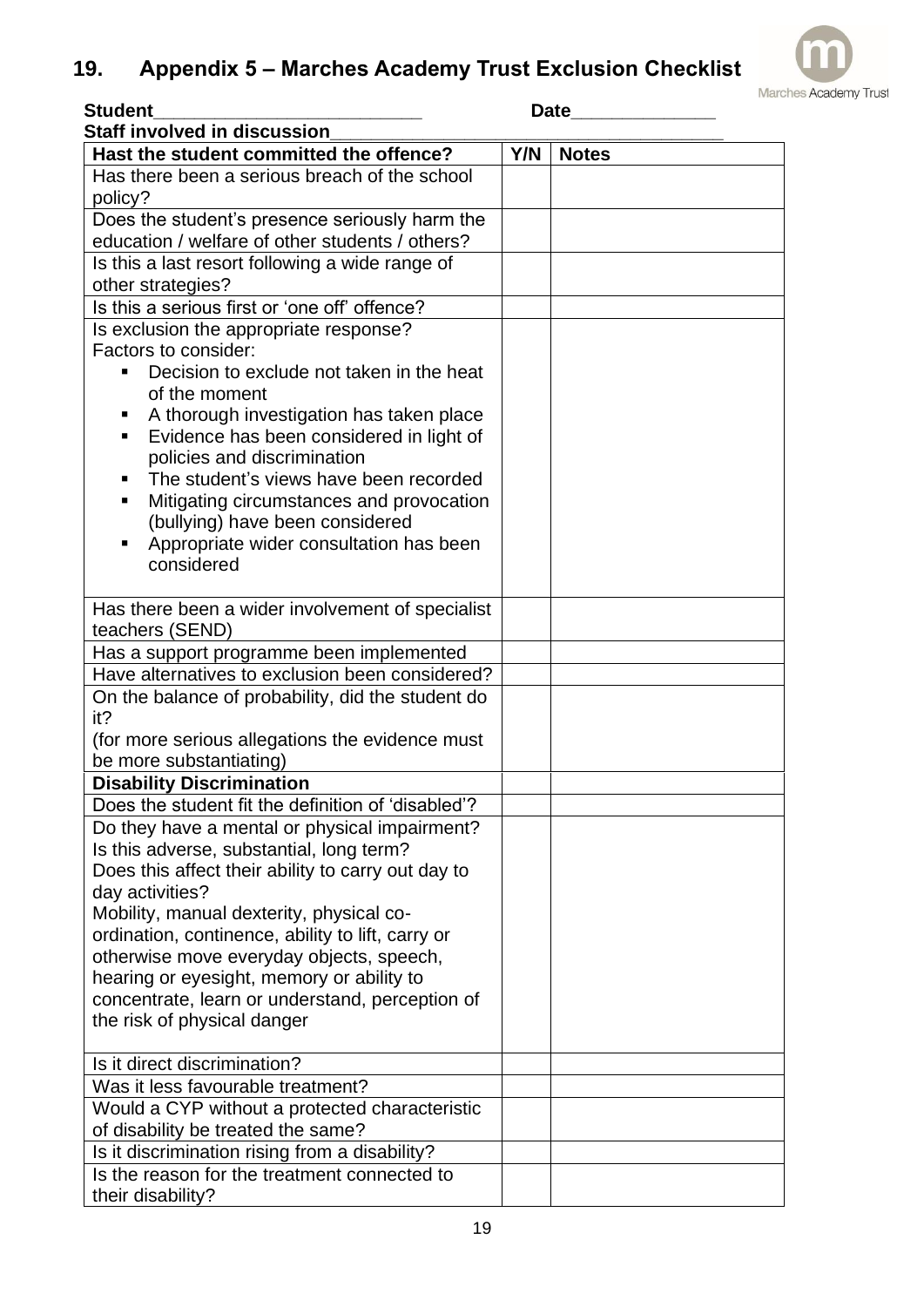| Can unfavourable treatment be justified? Or is it |  |  |  |  |  |  |
|---------------------------------------------------|--|--|--|--|--|--|
| appropriate means of achieving a legitimate       |  |  |  |  |  |  |
| aim?                                              |  |  |  |  |  |  |
| Have reasonable adjustments been applied?         |  |  |  |  |  |  |
| Would a failure to make reasonable adjustments    |  |  |  |  |  |  |
|                                                   |  |  |  |  |  |  |
| place the CYP at a substantial disadvantage?      |  |  |  |  |  |  |
| Could need to make reasonable adjustments         |  |  |  |  |  |  |
| have been anticipated?                            |  |  |  |  |  |  |
| Has school reviewed policies, practices and       |  |  |  |  |  |  |
| procedures?                                       |  |  |  |  |  |  |
| Do reasonable adjustments involve removal /       |  |  |  |  |  |  |
| alteration of physical features?                  |  |  |  |  |  |  |
| Do reasonable adjustments involve provision of    |  |  |  |  |  |  |
| auxiliary aids/services (= SEN framework)?        |  |  |  |  |  |  |
| Have relevant factors been explored &             |  |  |  |  |  |  |
| balanced:                                         |  |  |  |  |  |  |
| Need to maintain standards (eg<br>п               |  |  |  |  |  |  |
| academic, music, sporting etc)?                   |  |  |  |  |  |  |
| Financial resources available?                    |  |  |  |  |  |  |
| п                                                 |  |  |  |  |  |  |
| Cost of taking particular step?                   |  |  |  |  |  |  |
| Extent to which practical to take particular<br>п |  |  |  |  |  |  |
| step?                                             |  |  |  |  |  |  |
| Extent to which auxiliary aid/services will<br>п  |  |  |  |  |  |  |
| be provided under SEN framework?                  |  |  |  |  |  |  |
| Health & safety requirements?<br>п                |  |  |  |  |  |  |
| Interests of other CYP/prospective CYP?<br>٠      |  |  |  |  |  |  |
|                                                   |  |  |  |  |  |  |
| Could school have been reasonably expected to     |  |  |  |  |  |  |
| know about the disability                         |  |  |  |  |  |  |
| (confidentiality; lack of knowledge)?             |  |  |  |  |  |  |
| Can act/omission be materially & substantially    |  |  |  |  |  |  |
| justified?                                        |  |  |  |  |  |  |
| <b>Special considerations:</b>                    |  |  |  |  |  |  |
| Does the student have a special educational       |  |  |  |  |  |  |
| need?                                             |  |  |  |  |  |  |
| Does the student have an EHC Plan?                |  |  |  |  |  |  |
| Have you contacted the SEND team at LA?           |  |  |  |  |  |  |
|                                                   |  |  |  |  |  |  |
| Has an emergency annual review been called?       |  |  |  |  |  |  |
| Is the student currently LAC?                     |  |  |  |  |  |  |
| Have you contacted the Head of the virtual        |  |  |  |  |  |  |
| school and social worker?                         |  |  |  |  |  |  |
| Is the student subject to a child protection or   |  |  |  |  |  |  |
| child in need plan?                               |  |  |  |  |  |  |
| Have you spoken to the social worker?             |  |  |  |  |  |  |
| Is Early Help in place?                           |  |  |  |  |  |  |
| Has the appropriate length of exclusion been      |  |  |  |  |  |  |
| considered?                                       |  |  |  |  |  |  |
| Is this for the shortest time possible?           |  |  |  |  |  |  |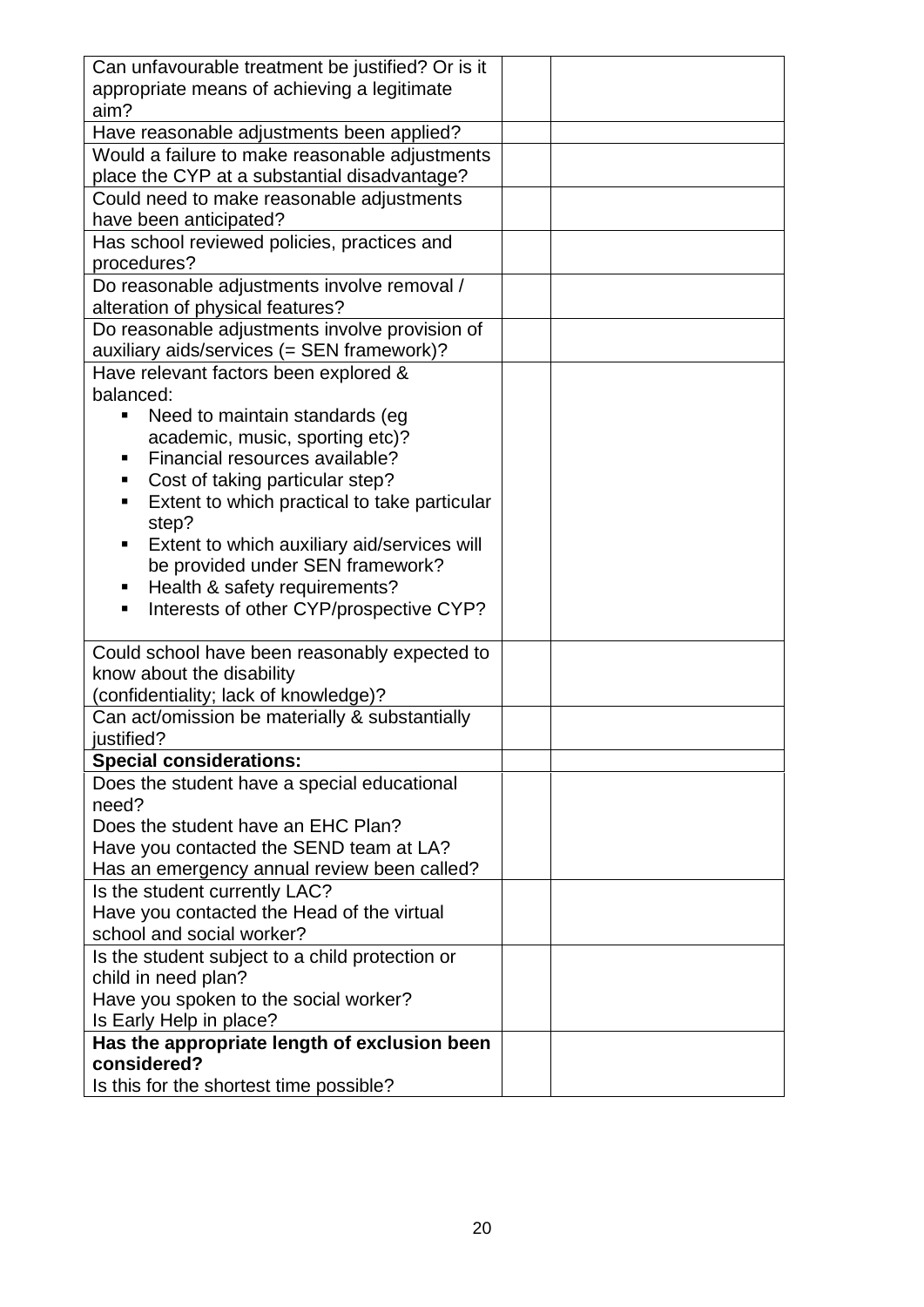# <span id="page-20-0"></span>**20. Appendix 6 - Re-admit Programme**



| <b>Student</b> | <b>Date</b> | <b>AM Group</b> | Year | <b>HAP</b> | <b>SEND?</b> |
|----------------|-------------|-----------------|------|------------|--------------|
|                |             |                 |      |            |              |
|                |             |                 |      |            |              |
| Who attending: |             | Room/time:      |      |            |              |

#### **\*Hard copy with head teacher PA prior to meeting\***

**Outline of reasons for exclusion:**

**Phased return conditions (to be confirmed following discussion with Headteacher):**

**Outcomes from meeting:**

**Following meeting – scan to Arbor (school management information system)**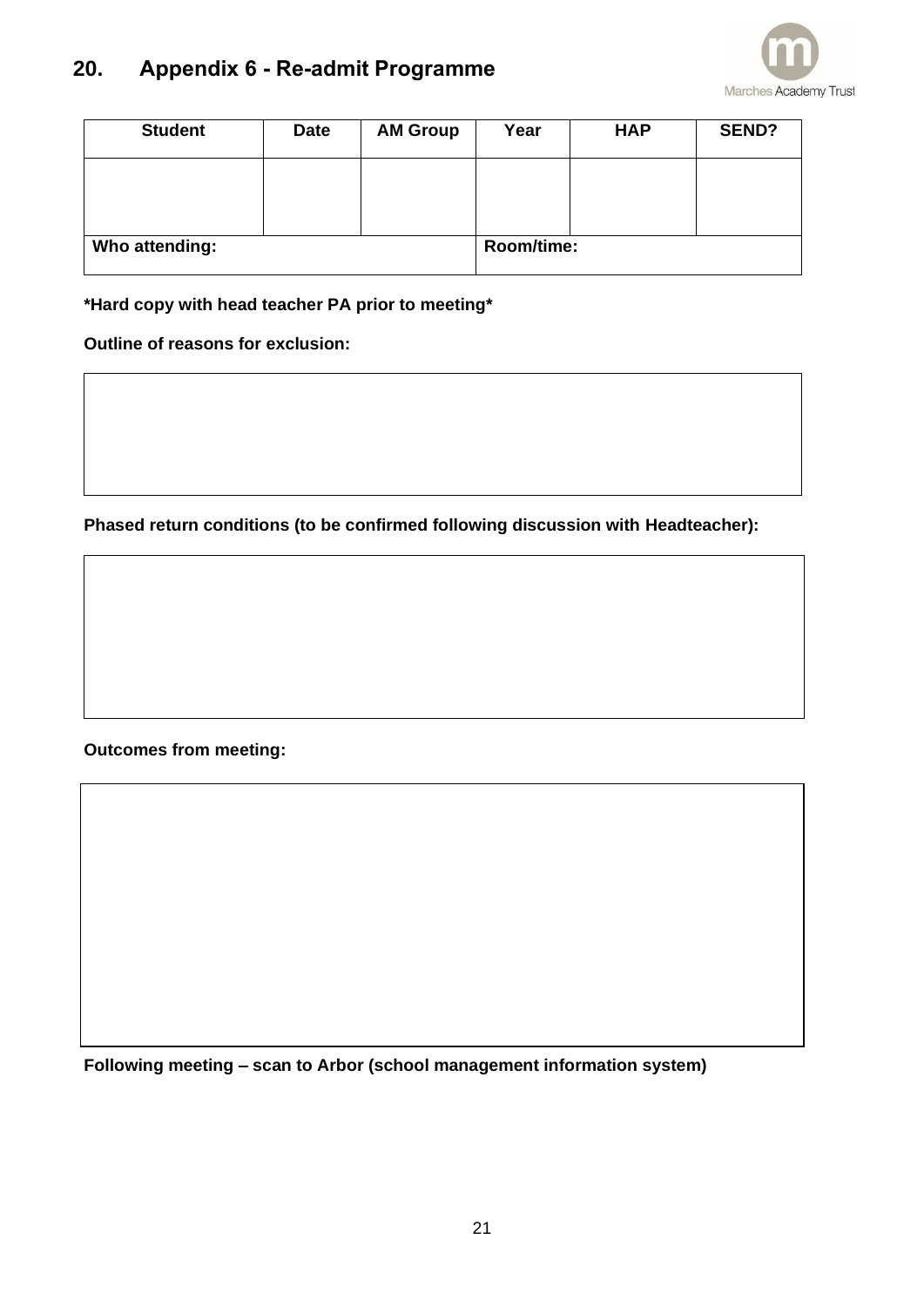

#### <span id="page-21-0"></span>**Name and year group of child:** \_\_\_\_\_\_\_\_\_\_\_\_\_\_\_\_\_\_\_\_\_\_\_\_\_\_\_\_\_\_\_\_\_\_\_\_\_\_\_\_\_\_\_\_\_\_\_\_\_\_\_

| Plan                        | Do                           | <b>Review</b>                      |
|-----------------------------|------------------------------|------------------------------------|
| <b>SMART Outcome? Which</b> | What intervention? What      | Evaluation of progress?            |
| professional group/agency   | level of support? How often  | What progress has been             |
| informed this               | will this happen and for how | made, if any? What was the         |
| target/outcome?             | long? Who will do this?      | impact?                            |
| Date:                       | List of interventions and    | Date:                              |
|                             | support:-                    |                                    |
| <b>SMART Outcome</b>        |                              |                                    |
| (expected progress):        |                              |                                    |
|                             |                              |                                    |
|                             |                              |                                    |
|                             |                              |                                    |
|                             |                              |                                    |
|                             |                              |                                    |
|                             |                              |                                    |
|                             |                              |                                    |
|                             |                              |                                    |
|                             |                              |                                    |
|                             |                              |                                    |
|                             |                              |                                    |
|                             |                              |                                    |
|                             |                              |                                    |
|                             |                              |                                    |
|                             |                              |                                    |
|                             |                              |                                    |
|                             |                              |                                    |
|                             |                              |                                    |
|                             |                              |                                    |
| <b>Baseline assessment:</b> |                              | <b>Post-intervention</b>           |
| -What are the CYP's         |                              |                                    |
|                             |                              | assessment:<br>-What are the CYP's |
| current skills? Level of    |                              |                                    |
| progress?                   |                              | current skills now? Level          |
|                             |                              | of progress now?                   |
|                             |                              |                                    |
|                             |                              | -Dependent upon whether            |
|                             |                              | the CYP has made                   |
|                             |                              | expected progress,                 |
|                             |                              | changes to                         |
|                             |                              | interventions/support can          |
|                             |                              | be considered as well as           |
|                             |                              | revisions of SMART                 |
|                             |                              | Outcomes.                          |
|                             |                              |                                    |